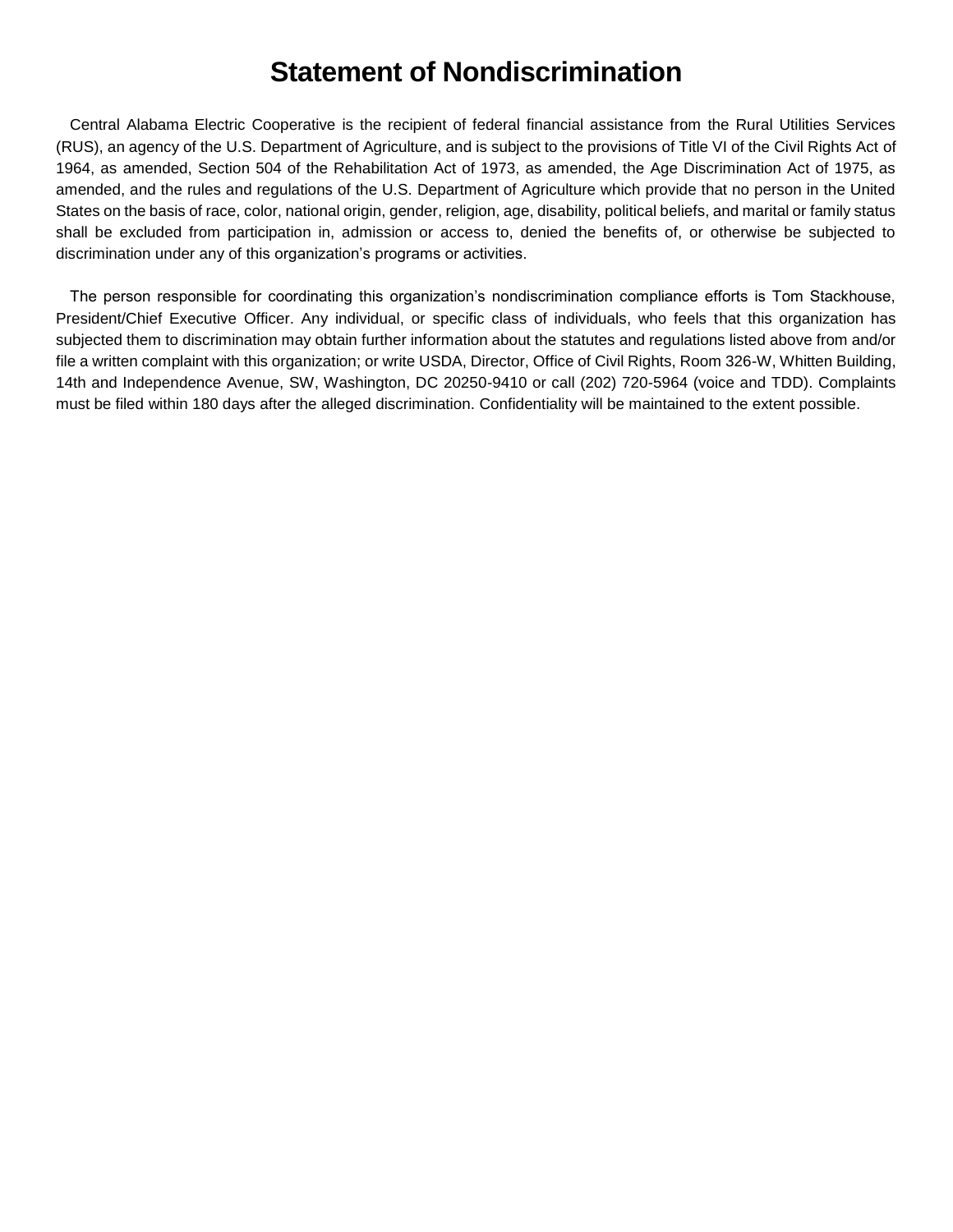# **Welcome as a member of Central Alabama Electric Cooperative**

Central Alabama Electric Cooperative is a member-owned cooperative business that strives to enhance the quality of life for its members and community. As a not-for-profit organization, the Cooperative's objective is to provide quality service at the lowest possible cost. Once all expenses are paid, margins generated are invested in the cooperative's facilities, thereby creating member equity or ownership. This member equity is accounted for in Capital Credit accounts for each memberconsumer who purchases power. Equity is retired and returned to the members as the cooperative's financial position strengthens.

There are three levels of regulation for cooperatives. First, the Federal and State statutes establish the right to operate in the United States and Alabama. These governmental laws require the members to have bylaws, which are the regulations approved by members that govern the affairs of the cooperative. Bylaws, the second level of regulation, set guidelines that authorize the Board to develop the third, policies which guide in the daily operations. The governmental laws are created and maintained through elected officials and administered through various governmental agencies like the Rural Utility Service (RUS), the Internal Revenue Service (IRS), Occupational Safety and Health Administration (OSHA), Alabama Department of Environmental Management (ADEM) and Alabama Department of Transportation (ALDOT).

The relationship of your Cooperative to the Rural Utility Service, or RUS, is that of borrower to lender. RUS is an agency of the United States Department of Agriculture. It lends money to electric cooperatives, rural water systems and telephone cooperatives. RUS does not own the Cooperative nor make its policies. As a members-owner you elect the trustees who determine cooperative policies and govern the cooperative's activities.

Each member of the Board of Trustees is also a member of the cooperative and receives electric service from CAEC. Therefore, your elected trustees have a vested interest in the quality of service that is received as well as the cost of electricity to the membership.

Trustees are selected through elections conducted during your cooperative annual membership meeting. During each annual meeting three to four trustees are elected. Nine trustees each represent a district and one trustee serves an at-large position. Not only are trustees elected but the business of the cooperative is reported and conducted in the form of Bylaws and/or resolutions.

Each cooperative member has one vote in the election of trustees. With this system, your voice in the operation of your electric cooperative is just as strong as any other member. If you cannot attend the annual meeting, your vote can still be counted through a mail-in ballot. As a cooperative member you are urged to participate.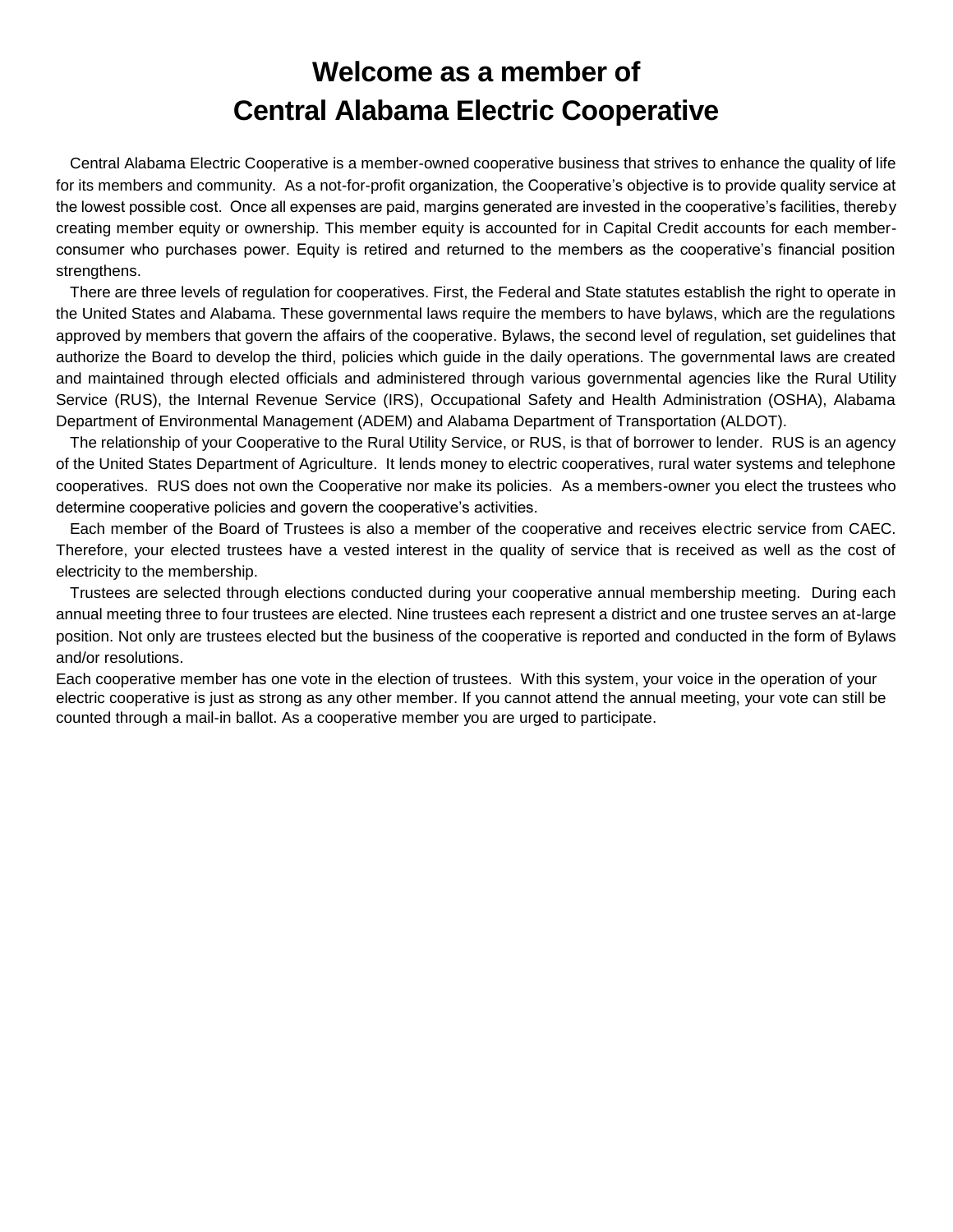# **Proposed Central Alabama Electric Cooperative Bylaws**

# **TABLE OF CONTENTS**

#### **ARTICLE I MEMBERSHIP**

Section 1.01 Eligibility; Transfer

- Section 1.02 Application for Membership; Renewal of Prior Application
- Section 1.03 Membership Fee; Service Security and Facilities Extension Deposits; Contribution in Aid of Construction
- Section 1.04 Joint Membership
- Section 1.05 Acceptance into Membership
- Section 1.06 Purchase of Electric Power and Energy; Non-Liability to Members; Power Production by Member; Application of Payments to All Accounts
- Section 1.07 Excess Payments to be Credited as Member-Furnished Capital
- Section 1.08 Wiring of Premises; Responsibility Therefor; Responsibility for Meter Tampering or Bypassing and for Damage to Cooperative Properties; Extent of Cooperative Responsibility; Indemnification
- Section 1.09 Member to Grant Easements to Cooperative
- Section 1.10 No Liability for Debts of Cooperative

## **ARTICLE II**

#### **MEMBERSHIP SUSPENSION AND**

#### **TERMINATION**

- Section 2.01 Suspension; Reinstatement
- Section 2.02 Termination by Expulsion; Renewed Membership
- Section 2.03 Termination by Withdrawal or Resignation
- Section 2.04 Termination by Death or Cessation of Existence; Continuation of Membership in Remaining or New Partners
- Section 2.05 Effect of Termination

#### **ARTICLE III**

#### **MEETINGS OF MEMBERS**

- Section 3.01 Annual Meetings
- Section 3.02 Special Meetings
- Section 3.03 Notice of Member Meetings
- Section 3.04 Quorum
- Section 3.05 Voting
- Section 3.06 Order of Business
- Section 3.07 Record Date

## **ARTICLE IV**

#### **BOARD OF TRUSTEES**

- Section 4.01 Number and General Powers
- Section 4.02 Qualifications
- Section 4.03 Election
- Section 4.04 Tenure
- Section 4.05 Nominations
- Section 4.06 Voting for Trustees
- Section 4.07 Removal of Trustees by Members
- Section 4.08 Vacancies
- Section 4.09 Expenses; Compensation
- Section 4.10 Policies, Rules, Regulations, Rate Schedules And Contracts
- Section 4.11 Accounting System and Reports
- Section 4.12 "Close Relative" Defined

# **ARTICLE V**

# **MEETINGS OF THE BOARD OF**

- **TRUSTEES**
- Section 5.01 Regular Meetings
- Section 5.02 Special Meetings
- Section 5.03 Notice of Trustee Meetings
- Section 5.04 Quorum
- Section 5.05 Board Action by Written Consent
- Section 5.06 Electronic Communication Participation

# **ARTICLE VI**

# **OFFICERS; MISCELLANEOUS**

- Section 6.01 Number and Title
- Section 6.02 Election and Term of Office
- Section 6.03 Removal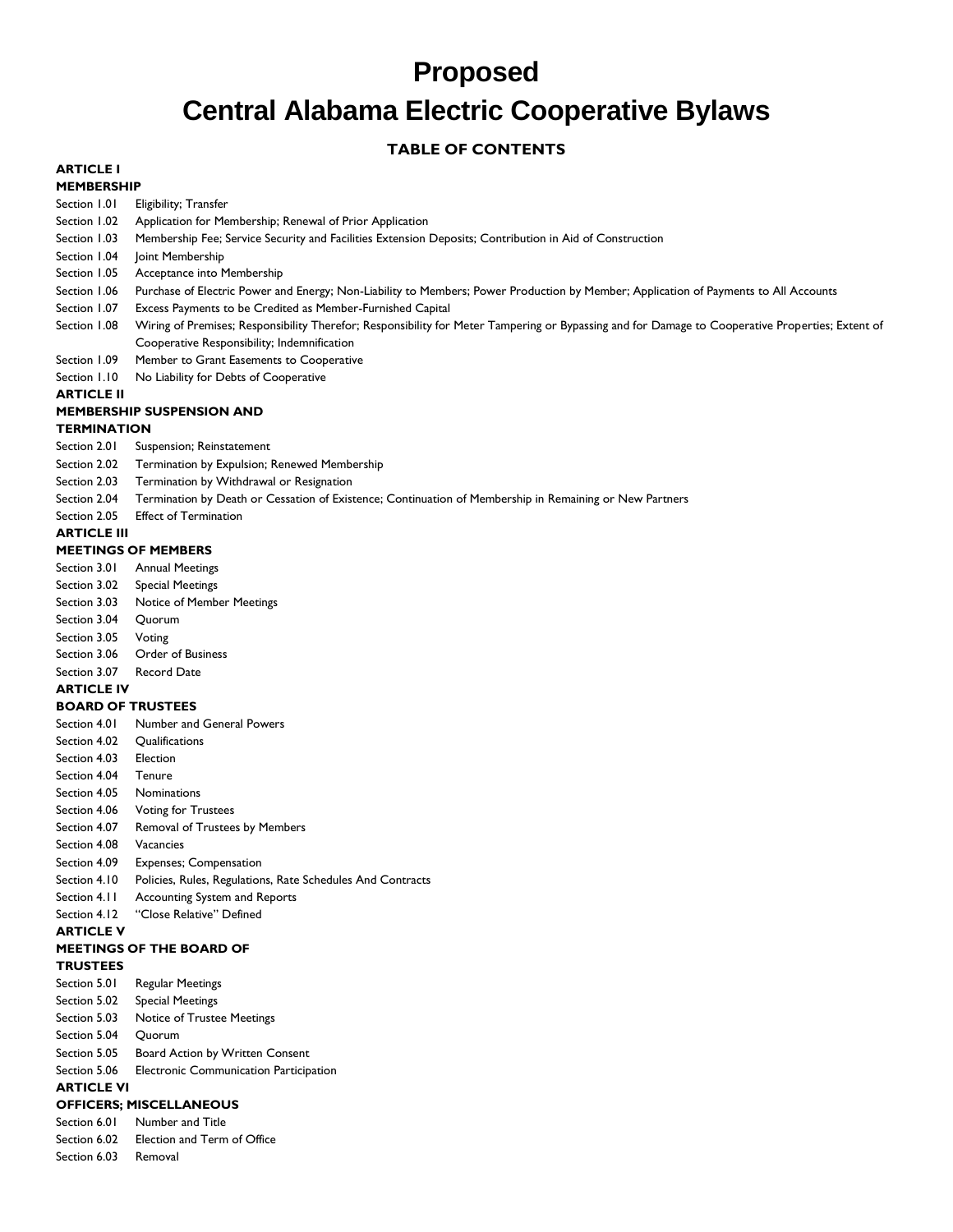Section 6.04 Chairman Section 6.05 Vice Chairman Section 6.06 Secretary Section 6.07 Treasurer Section 6.08 Delegation of Secretary's and Treasurer's Responsibilities Section 6.09 President Section 6.10 Bonds Section 6.11 Compensation; Indemnification Section 6.12 Reports **ARTICLE VII FINANCIAL TRANSACTIONS** Section 7.01 Contracts Section 7.02 Checks, Drafts, etc. Section 7.03 Deposits; Investments Section 7.04 Fiscal Year Section 7.05 Change In Rates **ARTICLE VIII NOT-FOR-PROFIT OPERATION** Section 8.01 Interest or Dividends on Capital Prohibited Section 8.02 Patronage Capital in Connection with Furnishing Electric Energy Section 8.03 Patronage Refunds in Connection with Furnishing Other Services **ARTICLE IX WAIVER OF NOTICE ARTICLE X DISPOSITION AND PLEDGING OF PROPERTY; DISTRIBUTION OF SURPLUS ASSETS ON DISSOLUTION** Section 10.01 Disposition and Pledging of Property Section 10.02 Distribution of Surplus Assets on Voluntary Dissolution **ARTICLE XI RULES OF ORDER ARTICLE XII BYLAW AMENDMENTS** Section 12.01 Power to Amend

Section 12.02 Procedure for Amending

Section 12.03 Effective Date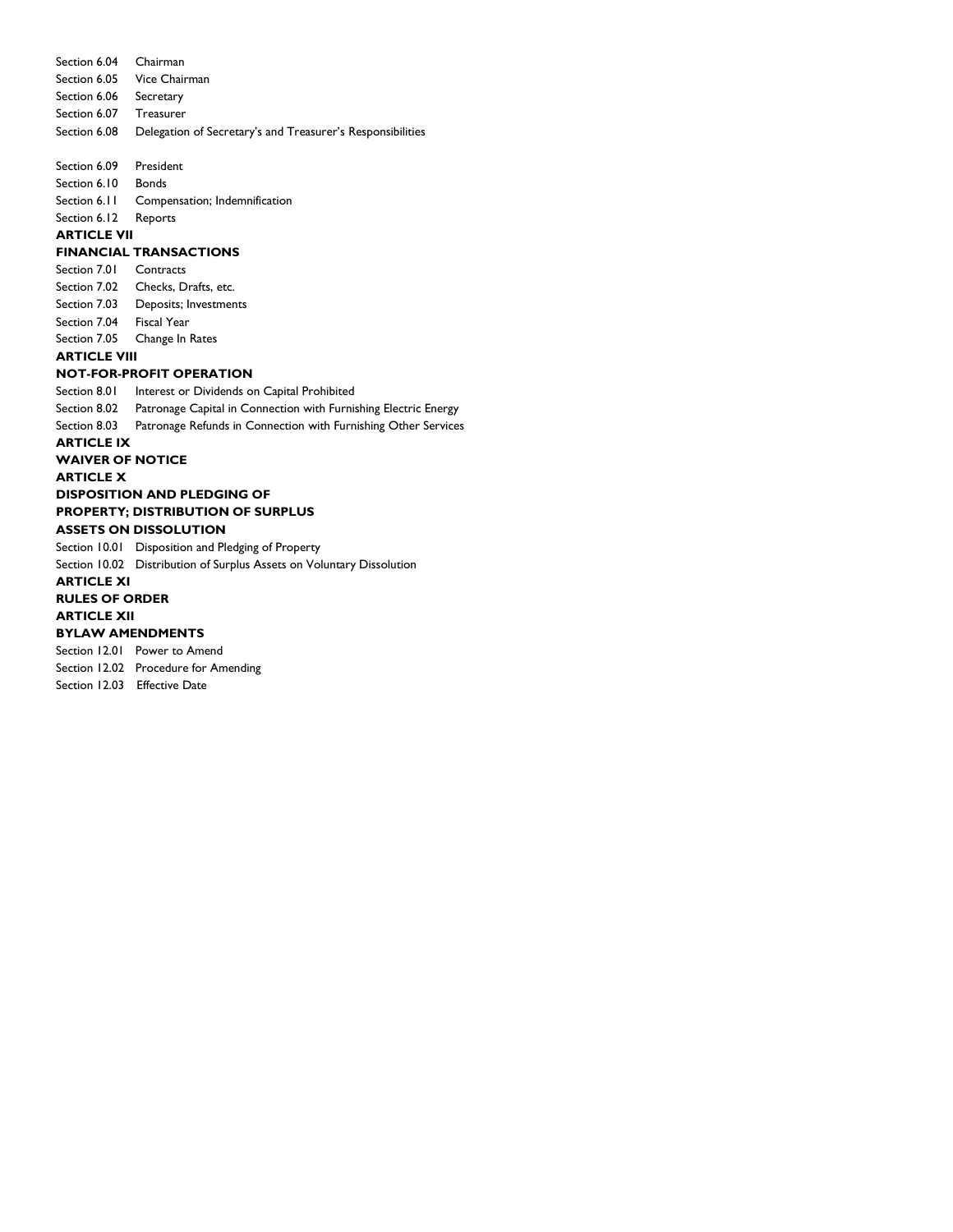#### **ARTICLE I - MEMBERSHIP**

SECTION 1.01 **Eligibility; Transfer.** Any natural person, firm, association, corporation, business trust, partnership, limited liability company, Federal agency, state or political subdivision thereof, or body politic (each hereinafter referred to as "person," "applicant," "member,") shall be eligible to become a member of, and, at one or more premises owned or directly occupied or used by the applicant, to receive electric service from Central Alabama Electric Cooperative (hereinafter called the "Cooperative"). No membership shall be transferable except as may be permitted in these Bylaws. Membership may be denied to a person, or a member of such person's household, who is indebted to the Cooperative for electric services previously provided at the location for which service is now being requested or a former location at which such person or member of the household was furnished electric service. No Member may hold more than one membership in the Cooperative.

SECTION 1.02 **Application for Membership; Renewal of Prior Application.** Application for membership - whereby the applicant agrees to purchase electric power and energy from the Cooperative and to be bound by and to comply with all of the other provisions of the Cooperative's Articles of Incorporation and Bylaws, and all rules, regulations, rate classifications and rate schedules established pursuant thereto, as all the same then exist or may thereafter be adopted, repealed or amended (the obligations embraced by such agreement being hereinafter called "Membership Obligations") - shall be made in writing on such form as is provided therefor by the Cooperative. The Cooperative may, in its discretion, utilize electronic or digital forms of agreement and may accept electronic or digital signatures on such forms. With respect to any particular classification of service for which the Board of Trustees shall require it, such application shall be accompanied by a supplemental contract, executed by the applicant on such form as is provided therefor by the Cooperative.

The membership application shall be accompanied by the membership fee provided for in Section 1.03 (together with any service security deposit, service connection deposit fee, facilities extension deposit, or contribution in aid of construction that may be required by the Cooperative), which fee (and such service security deposit, service connection deposit or fee, facilities extension deposit, or contribution in aid of construction, if any) shall be refunded in the event the application is by Board resolution denied. Any former Member of the Cooperative may, by the sole act of paying a new membership fee and any outstanding account plus accrued interest thereon at the Alabama legal rate on judgments in effect when such account first became overdue, compounded annually (together with any service security deposit, service connection fee or contribution in aid of construction that may be required by the Cooperative), renew and reactivate any prior application for membership to the same effect as though the application has been newly made on the date of such payment.

To the extent permitted by applicable law, and if authorized by the Board of Trustees, the Cooperative may permit membership applications to be completed, submitted and signed by the applicable member in accordance with the Alabama Uniform Electronic Transactions Act, with the same effect as if manually signed and submitted by non-electronic methods.

SECTION 1.03 **Membership Fee; Service Security and Facilities Extension Deposits; Contribution in Aid of Construction.** The membership fee shall be as fixed from time to time by the Board of Trustees. The membership fee (together with any service security deposit, or service connection deposit or fee, facilities extension deposit, or contribution in aid of construction, or any combination thereof, if required by the Cooperative) shall entitle the Member to one service connection. A service connection deposit or fee, in such amount as shall be prescribed by the Cooperative (together with a service security deposit, a facilities extension deposit or a contribution in aid of construction or any combination thereof, if required by the Cooperative), shall be paid by the Member for each additional service connection requested by the Member.

SECTION 1.04 **Joint Membership.** Two or more individuals requesting in writing, may be accepted into joint membership or, if one of them is already a member, may automatically convert such membership into a joint membership by jointly executing another membership application. The terms "member," "applicant," "person," as used in these Bylaws, shall include individuals applying for or holding a joint membership, unless otherwise clearly distinguished in the text; and all provisions relating to the rights, powers, terms, conditions, obligations, responsibilities and liabilities of membership shall apply equally, severally and jointly to them. Without limiting the generality of the foregoing -

(a) The presence at a meeting of either or both shall constitute the presence of one member and a joint waiver of notice of the meeting;

- (b) The vote of either or both shall constitute, respectively, one joint vote, including votes by mail;
- (c) Notice to, or waiver of notice signed by either or both shall constitute, respectively, a joint notice or waiver of notice;
- (d) Suspension or termination in any manner of either shall constitute suspension or termination of the joint membership; and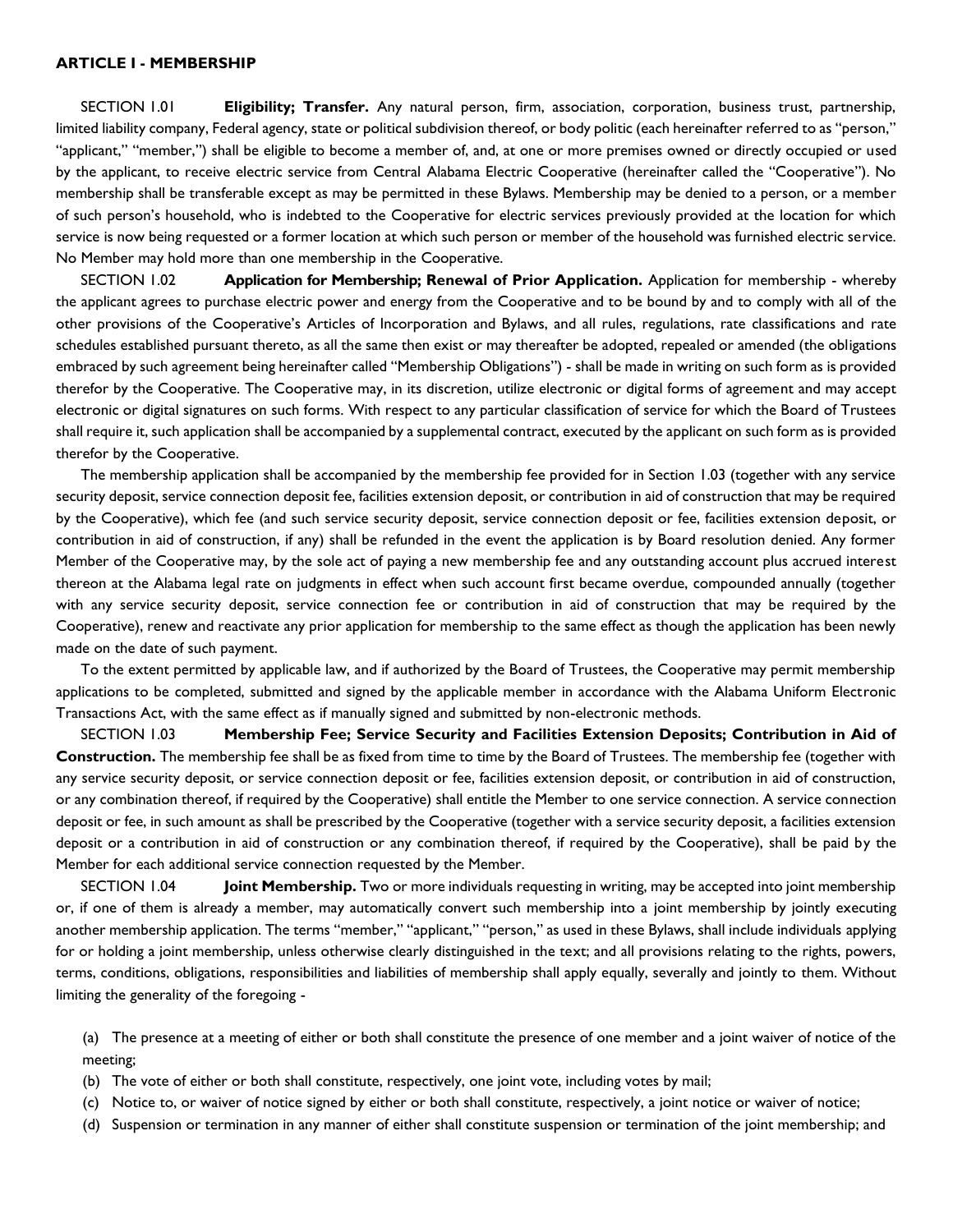(e) Either, but not both concurrently, shall be eligible to serve as a Trustee of the Cooperative, but only if both meet the qualifications for such office.

(f) For purposes of voting at members meetings or by mail, one individual member may be treated as representing a joint membership account unless the Cooperative receives written instructions from the individual in whose name the account is stated to reserve such voting rights to the individual giving notice.

 $(g)$  In the event of a legal separation pursuant to a written agreement or court order in the event of a divorce of the individuals holding a joint membership, or in the event that one individual vacates a premise, if one joint member legally retains possession of a premise being served by the Cooperative, the joint membership, upon notice and proof of status, shall convert to a membership in the sole name of the joint member retaining possession of the premise served and such member shall be entitled to the payment of any future capital credits and to any security deposit that may be refunded in the future.

(h) Upon the death of either individual who is a party to the membership, such membership shall be held solely by the survivor, who will be entitled to any future capital credit payments and will be entitled to any future refund of any service security deposit. Upon legal separation, divorce of married individuals, the death of one joint member, or the removal of one individual from the premises, the Cooperative may require a service security deposit or an increase in such deposit from the individual retaining possession of a premise or the survivor in accordance with the Cooperative's standards for requiring service security deposits.

SECTION 1.05 **Acceptance into Membership.** Upon complying with the requirements set forth in section 1.02, any applicant shall automatically become a member on the date of the member's connection for electric service; provided, the Board of Trustees may by resolution deny an application and refuse to extend service upon its determination that the applicant is not willing or is not able to satisfy and abide by the Cooperative's terms and conditions of membership or that such application should be denied for other good cause.

SECTION 1.06 **Purchase of Electric Power and Energy; Non-Liability to Members; Power Production by Member; Application of Payments to All Accounts.** The Cooperative shall use reasonable diligence to furnish its members with adequate and dependable electric service. The Cooperative shall not be liable to the Member for any outage of service or voltage fluctuation or other service difficulty resulting from acts of God, such as lightning or wind storm, or from an occurrence that may reasonably be expected to happen in the normal course of utility business, such as equipment failures and the Cooperative's liability to the members shall be strictly limited as provided in the Electric Cooperative Act (Ala. Code Section 37-6-1 et seq.(1975), as amended the "Act") under which the Cooperative is organized.

Each Member, for so long as such premises are owned or occupied or used by the Member, shall purchase from the Cooperative all electric power and energy purchased for use on all premises to which electric service is being furnished by the Cooperative pursuant to the Member's membership, unless and except to the extent that the Board of Trustees may in writing waive such requirement; and shall pay, therefor, at the times, and in accordance with the rules, regulations, rate classifications and rate schedules (including any monthly minimum amount that may be charged without regard to the amount of electric power and energy actually used) established by the Board of Trustees and, if in effect, in accordance with the provisions of any supplemental contract that may have been entered into as provided for in Section 1.02. A Member may produce or make use of electric energy produced entirely on such premises by its owned facilities. Except in accordance with policies and regulations that shall be fixed from time to time by the Cooperative, no Member shall be interconnected with Cooperative facilities and, if such interconnection is permitted, the Cooperative shall not be required to purchase any electric capacity or energy from such premise unless the Cooperative has a policy to do so. Each Member shall also pay all other amounts owed by the Member to the Cooperative as and when they become due and payable. If a metering or billing irregularity is discovered, should the Member have been overcharged, the Cooperative will refund the amount determined or reasonably estimated as an overcharge for the period up to 36 months immediately preceding the date of discovery and, if there has been an undercharge, the Member will reimburse the Cooperative for such amount determined or reasonably estimated as an overcharge for the period of up to 36 months immediately preceding the discovery of the error. When the Member has more than one service connection from the Cooperative, any payment for service to the Member by the Cooperative shall be deemed to be allocated and recorded on a pro rata basis to the Member's outstanding accounts for all such service connections, notwithstanding that the Cooperative's actual accounting procedures do not reflect such allocation and proration.

Except with respect to eminent domain proceedings, any claim or controversy between the Cooperative and a member relating to or arising out of the provision by the Cooperative to the member of electric power or other related services or any dispute of any other nature relating to the relationship or obligations between the Cooperative and the member shall be resolved by arbitration in Prattville, Alabama, according to regulations prescribed by the Board of Trustees, which may specify the number of arbitrators, and generally applicable to all disputes between the Cooperative and its members or, if no such regulations have been prescribed to the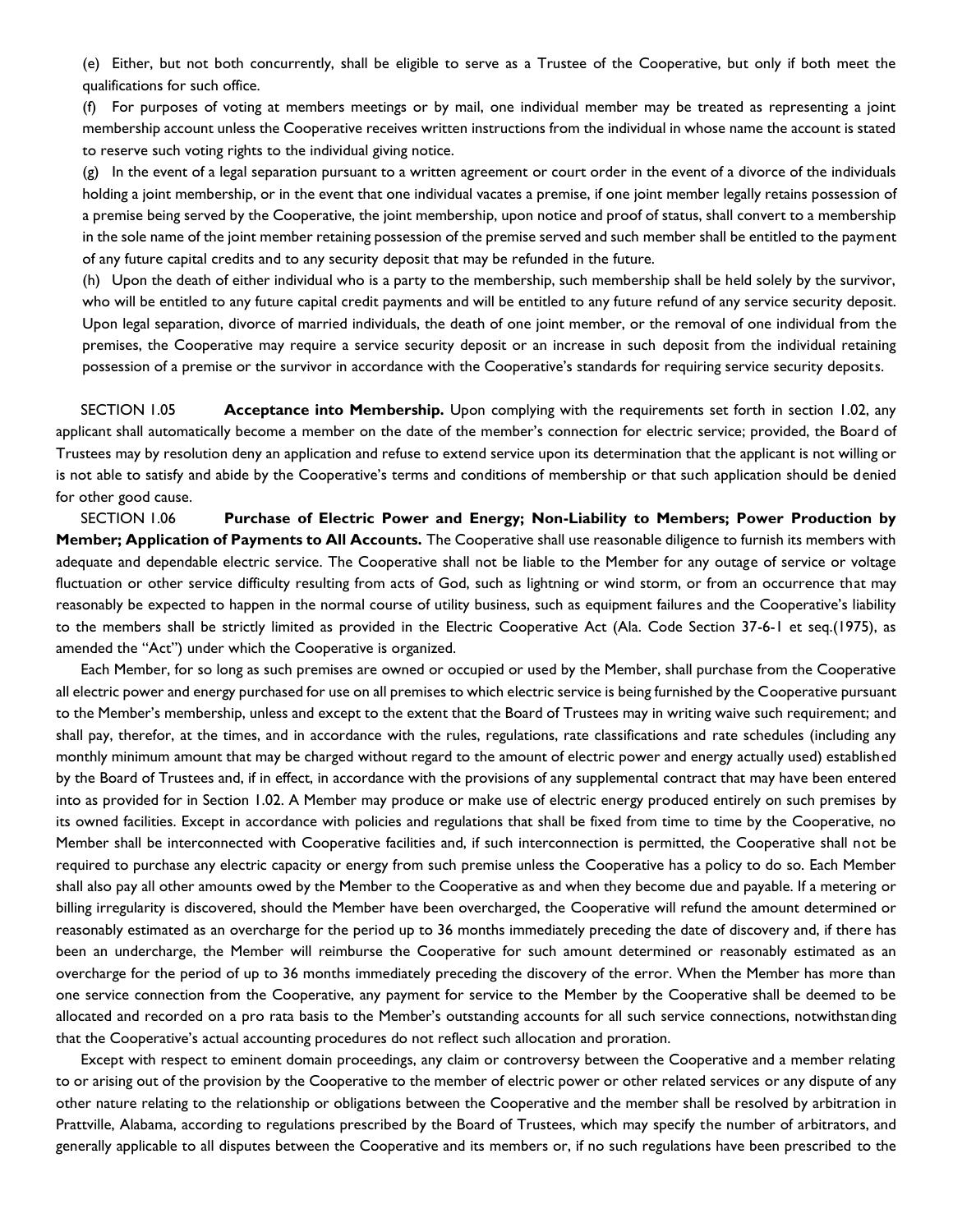dispute, then by arbitration administered by the American Arbitration Association in accordance with its Commercial Arbitration Rules. Each member of the Cooperative agrees to arbitrate all such disputes according to this Bylaw and any regulations prescribed by the Board of Trustees pursuant to this Bylaw, and judgment on the award rendered by the arbitrator(s) may be entered in any court having jurisdiction. Controversies and claims must be settled through individual arbitration and not through collective or class action arbitration.

SECTION 1.07 **Excess Payments to be Credited as Member-Furnished Capital.** It is expressly understood that amounts paid for electric energy in excess of the cost of service are furnished by members as capital and such Member shall be credited with the capital so furnished as provided in Article VIII of these Bylaws.

SECTION 1.08 **Wiring of Premises; Responsibility Therefor; Responsibility for Meter Tampering or Bypassing and for Damage to Cooperative Properties; Extent of Cooperative Responsibility; Indemnification.** Each Member shall cause all premises receiving electric service pursuant to the Member's membership to become and to remain wired in accordance with the specifications of the National Electric Code, of any applicable state code or local government ordinance, and of the Cooperative. If the foregoing specifications are different, the more exacting standards shall prevail. The Cooperative shall have the right to inspect any installation before electricity is supplied or any date thereafter to determine compliance with this requirement, but such inspection, or the failure to so inspect shall not render the Cooperative liable or responsible for any loss or damage resulting from defects in such wiring.

A Member shall be responsible for properly isolating any home generators or other generators on the property of the Member so that, in the event of an electrical outage, the generator will not back feed into the Cooperative's distribution lines, threatening the life or safety of the Cooperative's linemen.

Each Member shall be responsible for - and shall indemnify and hold harmless the Cooperative and its employees, agents and independent contractors against death, injury, loss or damage and costs, including reasonable attorney's fees, resulting from any defect in or improper use or maintenance of such premises and all wiring and apparatus connected thereto or used thereon, from the Member's negligence or the Member's failure to comply with the Cooperative's bylaws, policies, rules and regulations. Each Member shall make available to the Cooperative a suitable site, as determined by the Cooperative, whereon to place the Cooperative's physical facilities for the furnishing of and metering of electric service and shall permit the Cooperative's authorized employees, agents and independent contractors to have safe access thereto for meter reading and bill collecting and for inspection, maintenance, replacement, relocation, repair or disconnection of such facilities at all reasonable times.

As part of the consideration for such service, each Member shall be the Cooperative's bailee of such facilities and shall accordingly desist from interfering with, impairing the operation of or causing damage to such facilities, and shall use the Member's best efforts to prevent others from so doing. Each Member shall also provide such protective devices to the Member's premises, apparatuses or meter base as the Cooperative shall from time to time require in order to protect the Cooperative's physical facilities and their operation and to prevent any interference with or damage to such facilities. In the event such facilities are interfered with, impaired in their operation or damaged by the Member, or by any other person when the Member's reasonable care and surveillance should have prevented such, the Member shall indemnify and hold harmless the Cooperative and its employees, agents and independent contractors against any and all death, injury, loss or damage to person or property and costs, including reasonable attorney's fees, resulting therefrom, including but not limited to the Cooperative's cost of repairing, replacing or relocating any such facilities and its loss, if any, of revenues resulting from the failure or defective functioning of its metering equipment.

SECTION 1.09 **Member to Grant Easements to Cooperative.** Each Member shall, upon being requested to do so by the Cooperative, execute and deliver to the Cooperative, for the Member, the Member's successors and assigns, grants of easement or right-of-way over, on or under such real property in which the Member has any interest(and in, under or upon all streets, roads or highways abutting such real property) owned or leased by or mortgaged to the Member, such easement or right-of-way to be utilized for the construction, operation, repair and maintenance of electric distribution and service lines and appurtenances, whether owned by the Cooperative or otherwise, and for any other purposes, such as for communications, whether such facilities are used to serve the Member or others. Such easement or right-of-way shall include the right to cut or trim trees on the right-of-way or that threaten facilities located on the easement or right-of-way. The Cooperative shall take into consideration any suggestions of the landowner to minimize any inconveniences to the landowner in the construction, operations, maintenance or relocation of Cooperative electric facilities but the Cooperative may locate said facilities on said premises where it deems them necessary and under the terms and conditions as the Cooperative shall require.

SECTION 1.10 **No Liability for Debts of the Cooperative.** All property of the members shall be exempt from execution or other liability for the debts of the Cooperative and no member shall be liable or responsible for any debts or liabilities of the Cooperative.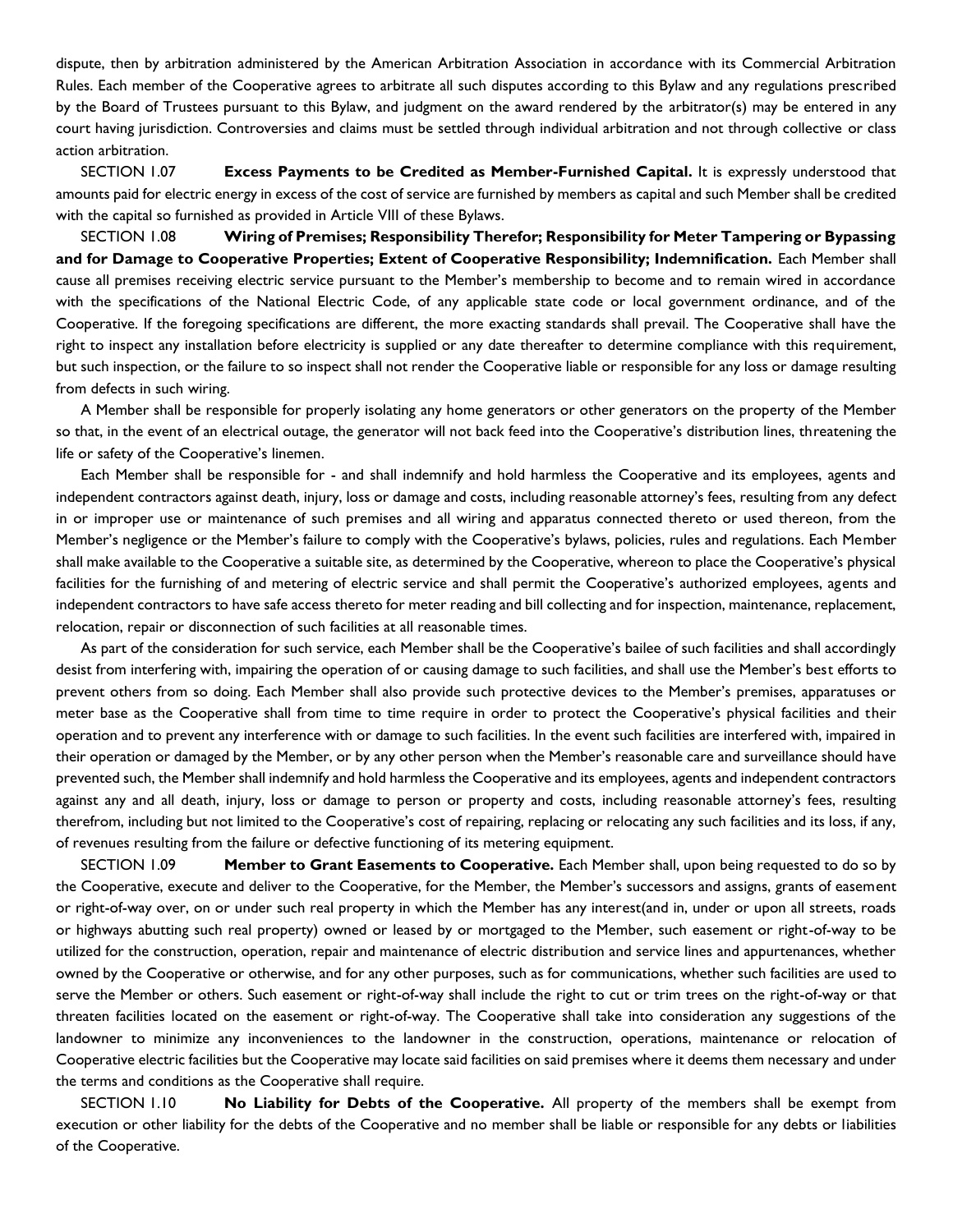### **ARTICLE II - MEMBERSHIP SUSPENSION AND TERMINATION**

SECTION 2.01 **Suspension; Reinstatement.** Upon the failure of a Member, after the expiration of the initial time limit prescribed either in a specific notice to the Member or in the Cooperative's generally publicized applicable rules and regulations, to pay any amounts due the Cooperative or to cease any other noncompliance with the Member's Membership Obligations, a person's membership shall automatically be suspended; and the Member shall not during such suspension be entitled to receive electric service from the Cooperative or to cast a vote at any meeting of the members. Payment of all amounts due the Cooperative, including any additional charges required for such reinstatement, and/or cessation of any other noncompliance with the Member's Membership Obligations within the final time limit provided in such notice or rules and regulations shall automatically reinstate the membership, in which event the Member shall thereafter be entitled to receive electric service from the Cooperative and to vote at the meetings of its members.

SECTION 2.02 **Termination by Expulsion; Renewed Membership.** Upon failure of a suspended Member to be automatically reinstated to membership, as provided in Section 2.01, the Member may, without further notice, but only after due hearing held in accordance with the policies or resolutions adopted by the Board, if such hearing is requested by the Member, be expelled by vote of the Board of Trustees at any subsequently held regular or special meeting of the Board of Trustees. After expulsion of a Member, the Member may not again become a Member except upon new application therefor as provided in Sections 1.02 and 1.05; but the Board of Trustees, acting upon principles of general application in such cases, may establish such additional terms and conditions for renewed membership as it determines to be reasonably necessary to assure the applicant's compliance with all the Member's Membership Obligations.

SECTION 2.03 **Termination by Withdrawal or Resignation.** A Member may withdraw from membership upon such generally applicable conditions as the Board of Trustees shall prescribe upon either (a) ceasing to (or, with the approval of the Board of Trustees, resigning his membership in favor of a new applicant who also shall) own or directly occupy or use all premises being furnished electric service pursuant to this membership, or (b) except when the Board of Trustees specifically waives such condition, abandoning totally and permanently the use of electric service on such premises.

SECTION 2.04 **Termination by Death or Cessation of Existence; Continuation of Membership in Remaining or New Partners.** The death of a natural person member shall automatically terminate the person's membership provided that the death of either individual holding a joint membership shall not terminate the membership and the surviving individual shall continue to be a member, but the estate of the deceased individual shall not be released from any debts due the Cooperative. The cessation of the legal existence of any other type of member shall automatically terminate such membership; provided, upon the dissolution for any reason of a partnership, or upon the death, withdrawal or addition of any individual partner, such membership shall continue to be held by such remaining and/or new partner or partners as continue to own or directly to occupy or use the premises being furnished electric service pursuant to such membership, in the same manner and to the same effect as though such membership had never been held by different partners; provided further, neither a withdrawing partner nor the partner's estate shall be released from any debts then due the Cooperative by the partnership.

SECTION 2.05 **Effect of Termination.** Upon the termination in any manner of a person's membership, the person or person's estate, as the case may be, shall be entitled to refund of the Member's membership fee (and the Member's service security deposit, if any, theretofore paid to the Cooperative), less any amounts due the Cooperative; but neither Member nor the Member's estate, as the case may be, shall be released from any debts or other obligations then remaining due the Cooperative. Notwithstanding the suspension or expulsion of a Member, as provided for in Sections 2.01 and 2.02, such suspension or expulsion shall not, unless the Board of Trustees shall expressly so elect, constitute release of such person from such person's Membership Obligations as to entitle the person to purchase from any other person any central station electric power and energy for use at the premises to which such service has theretofore been furnished by the Cooperative pursuant to such membership.

#### **ARTICLE III - MEETINGS OF MEMBERS**

SECTION 3.01 **Annual Meetings.** For the purposes of electing Trustees, hearing and passing upon reports covering the previous fiscal year, and transacting such other business as may properly come before the meeting, the annual meeting of the members shall be held during the month of August, September, October or November of each year at such places in the Alabama Counties of Autauga, Bibb, Chilton, Coosa, Dallas, Elmore, Lowndes, Perry, Tallapoosa and Talladega as shall be designated in a notice of the meeting (such date and location to be selected by the Board of Trustees) and beginning at such hour as the Board of Trustees shall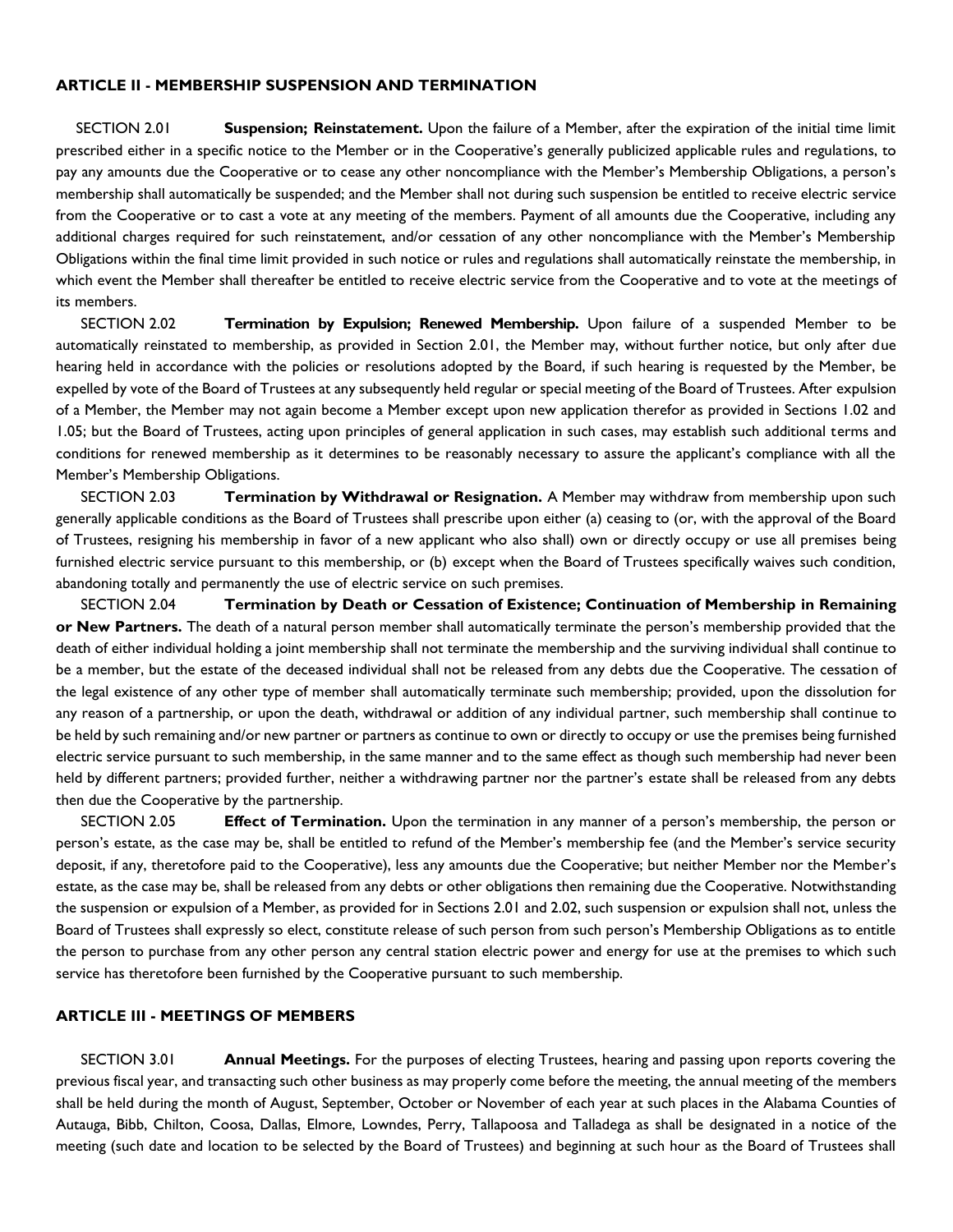from year to year fix. It shall be the responsibility of the Board of Trustees to make adequate plans and preparations for, and to encourage member attendance at, or participation by mail voting in, the annual meeting and any special member meeting. Failure to hold the annual meeting at the designated time and place shall not work a forfeiture or dissolution of the Cooperative.

SECTION 3.02 **Special Meetings.** A special meeting of the members may be called by resolution of the Board of Trustees or upon a written request signed by the Chairman, by any three (3) Trustees or by petition signed by hand by not less than ten percent (10%) of the then-total members of the Cooperative, and it shall thereupon be the duty of the Secretary to cause notice of such meeting to be given as hereinafter provided in Section 3.03. Special meetings of the members may be held at such place within a county served by the Cooperative in the State of Alabama, on such date, not sooner than thirty (30) days after the call for such meeting is made or a petition therefor is filed, and beginning at such hour as shall be designated by the Board of Trustees.

SECTION 3.03 **Notice of Member Meetings.** Written or printed notice of the place, day and hour of the meeting and, in the case of a special meeting or of an annual meeting at which business requiring special notice is to be transacted, the purpose or purposes of the meeting shall be delivered to each member not less than ten (10) days nor more than fifty (50) days before the date of the meeting, either personally, by electronic means or by mail, by or at the direction of the Secretary. Any such notice delivered by mail may be included with member service billings or as an integral part of or with the Cooperative's monthly or periodic newsletter and/or its monthly or periodic insert, if any, in Alabama Living Magazine or any similar magazine then being furnished to the members at the expense of the Cooperative. Due to the use of mail balloting, no matter may be acted upon by the members at a meeting unless notice of such proposed action has been included in the notice of the meeting sent to the members.

If mailed, such notice shall be deemed to be delivered when deposited in the United States mail addressed to the Member at the Member's address as it appears on the records of the Cooperative, with postage thereon prepaid and postmarked at least five (5) days prior to the meeting date or sent to the Member by electronic means addressed to the Member at the Member's address as it appears on the records of the Cooperative. In making such computation, the date of mailing or other transmission of notice shall be counted as a day and the date of the meeting shall not be counted. The incidental and unintended failure of any member to receive a notice deposited in the mail or sent by electronic means addressed to the Member at the Member's address as shown on the Cooperative's books shall not invalidate any action which may be taken by the members at any such meeting.

The attendance in person of a Member at any meeting of the members or submission of a vote by mail or other means established by the Board shall constitute a waiver of notice of such meeting unless such attendance shall be for the express purpose of objecting to the transaction of any business, or one or more items of business, on the ground that the meeting shall not have been lawfully called or convened. Any Member attending any meeting for the purpose of making such objection shall so notify the Secretary in writing prior to or at the beginning of the meeting.

SECTION 3.04 **Quorum.** Business may not be transacted at any meeting of the members unless there are present in person or represented by mail votes or by other means established by the Board at least three percent (3%) of the total active and unsuspended members of the Cooperative, on the record date, except that, if less than a quorum is present at any meeting, a majority of those present in person may without further notice adjourn the meeting to another time and date no sooner than thirty (30) days later and to any place within a county served by the Cooperative in Alabama; provided, the Secretary shall notify all Members of the time, date and place of such adjourned meeting by delivering notice thereof as provided in Section 3.03. Registration of attendance at a meeting of members and mail votes shall be used to determine a quorum.

Notwithstanding the normal quorum requirements stated in the preceding paragraph, the members may not vote to recall a Trustee or Trustees unless there are present in person at least five percent (5%) of the persons who are then members of the Cooperative.

The Cooperative may provide one or more area meetings where members may register attendance and vote in lieu of attending the meeting at the primary location of the meeting. Any place selected for an area meeting shall contain facilities equipped with technology that will permit the members to view and hear business conducted at the annual meeting by means of audio and video equipment that will also allow the members to make comments or ask questions heard by those members at the primary location of the meeting at such time in the meeting as members physically present at the principal location of the meeting may make comments or ask questions. Members attending such an area meeting shall be considered present at the meeting in person for purposes of determining a quorum.

### SECTION 3.05 **Voting.**

(a) Each Member who is not in a status of suspension, as provided for in Section 2.01, shall be entitled to one vote and no more, regardless of the number of services, upon each matter submitted to a vote at any meeting of the members. Voting by Members other than Members who are natural persons shall be allowed upon the presentation to the Cooperative, prior to or upon registering at each member meeting, of satisfactory evidence entitling the person presenting the same to vote. At all meetings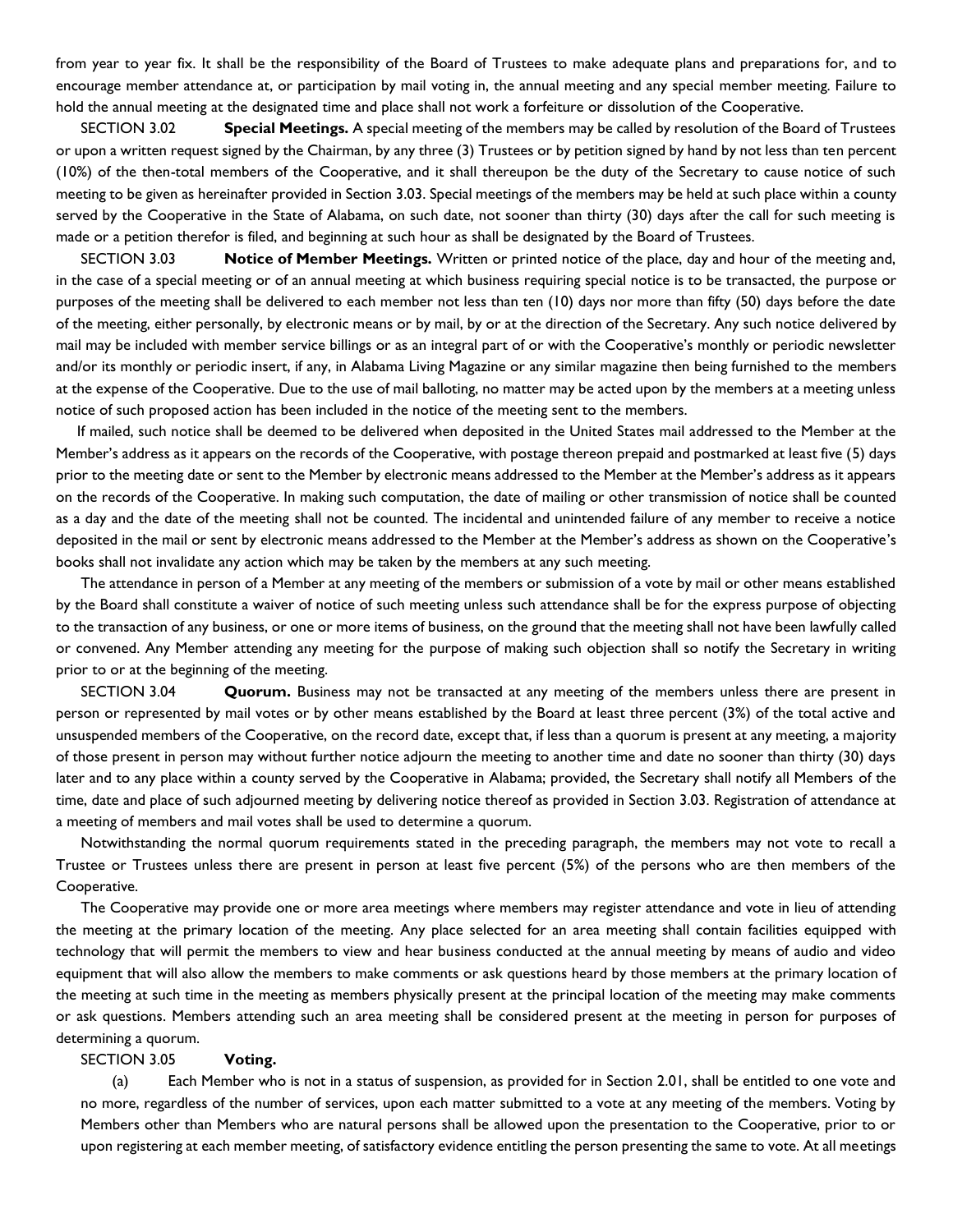of the members, all questions shall be decided by a vote of a majority of the Members voting thereon, except as otherwise provided by law or by the Cooperative's Articles of Conversion or these Bylaws. Members may not cumulate their votes or vote by proxy. The Board of Trustees may provide facilities through which Members may cast their votes on matters included in the Notice of the meeting prior to the formal commencement of the business meeting on the day of the meeting after the Member has registered the Member's attendance.

(b) Mail Voting. Each Member who is not in a status of suspension and who was a Member on the Record Date shall be entitled to only one vote upon each matter submitted to a vote of the members. Any Member who is not in a status of suspension and who was a Member on the Record Date may vote in person or by mail on all matters requiring a vote of the membership, except for matters involving the disposition of Cooperative property pursuant to Article VIII of these bylaws, upon which members shall be required to vote in person and except for a proposal to place the Cooperative in bankruptcy or receivership. The Secretary shall be responsible for the enclosure with each notice of each meeting (1) an exact copy of any motion or resolution to be acted upon by the members, (2) a ballot with instructions for indicating on the ballot the member's vote on the motion or resolution, and (3) an envelope addressed to such address as may be specified by the Board Trustees for returning the ballot. For election of Trustees, the nominees or candidates shall be listed by District number and within each District the incumbent, if any, shall be listed first and other candidates shall be listed alphabetically by last name thereafter. The failure of any Member of record to receive a copy of any motion or ballot shall not invalidate any action which may be taken by the members. Any Member voting by mail shall express that Member's vote on the ballot according to the instruction and mail the ballot in the envelope provided. Each ballot received by mail on or before the date and time set by the Board of Trustees as the deadline for receiving ballots shall be counted. In case of joint membership, the first ballot received from either of the joint Members shall constitute one joint vote. A Member of record present at a meeting in person may vote on matters presented to the members for a vote only if that Member has not already voted on that matter by mail ballot. The Board of Trustees may specify any additional or other procedures necessary to efficiently and effectively conduct mail voting as provided for under this section.

SECTION 3.06 **Order of Business.** The order of business at the annual meeting of the members and, insofar as practicable or desirable, at all other meetings of the members shall be essentially as follows:

1. Report on the number of members registered in person, by mail or other means established by the Board in order to determine the existence of a quorum;

- 2. Presentation and consideration of reports of officers, Trustees and committees;
- 3. Election of Trustees;
- 4. Unfinished business;
- 5. New business; and
- 6. Adjournment.

The Board of Trustees shall have the authority to approve written minutes of annual and special meetings of the members. Those minutes will be available for inspection by any member within sixty (60) days after an annual or special member meeting. If a Member reviews the minutes and believes that the minutes require correction, the Member shall notify the Secretary of the Cooperative within thirty (30) days prior to the next following member meeting in writing that the Member requests that approval of the minutes be placed on the agenda for the member meeting. In such event, the agenda shall include consideration of an approval of the minutes as approved by the Board of Trustees or with corrections proposed by Members immediately after Item (1) above.

Notwithstanding the foregoing, the Board of Trustees may from time to time establish a different order of business for the purpose of fixing an earlier or later consideration of and action upon any item of business the transaction of which is necessary or desirable in such changed order; provided, no business other than adjournment of the meeting to another time and place may be transacted until and unless the existence of a quorum is first established.

SECTION 3.07 **Record Date.** The Board may fix a Record Date for determining the quorum and members entitled to receive notice of a meeting of the members and vote at the meeting of the members.

Unless otherwise fixed by the Board of Trustees, the Record Date for determining the quorum and the members entitled to receive notice of the meeting shall be fifteen (15) days prior to the meeting.

# **ARTICLE IV - BOARD OF TRUSTEES**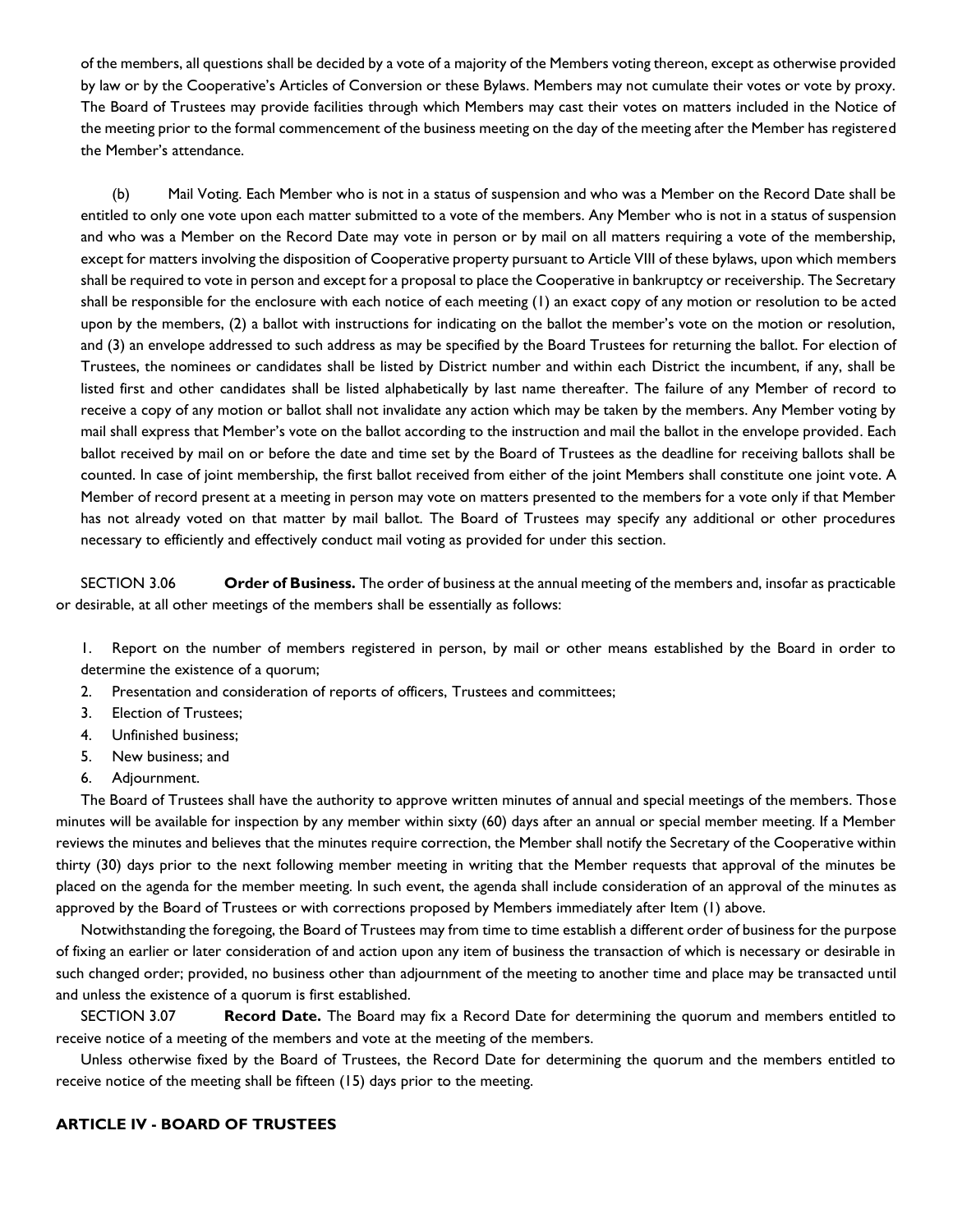SECTION 4.01 **Number and General Powers.** The business, activities and affairs of the Cooperative shall be managed by a board of not less than nine (9) or more than eleven (11) Trustees, which shall exercise all of the powers of the Cooperative except such as are by law or by the Cooperative's Article of Conversion or Bylaws conferred upon or reserved to the members. Nine (9) of the Cooperative's Trustee's shall represent geographic districts and if the Cooperative has more than nine (9) Trustees, the remaining Trustees shall serve at-large. The Board of Trustees shall determine when and whether the Cooperative shall have more than nine (9) Trustees and, if such a determination is made, the Board of Trustees shall appoint the person to fill such at-large positions for a term for such position to be designated by the Board, not to exceed three (3) years. Thereafter, unless the Board of Trustees determines to abolish an at-large Trustee position, the at-large Trustee positions shall be filled in accordance with Sections 4.03 and 4.06 of the Bylaws. The territory served or to be served by the Cooperative shall be divided into nine (9) districts, the boundaries of which shall be so fixed that each shall contain approximately the same number of members. Each district shall be represented by one (1) Trustee who must be a member receiving service from the Cooperative within the district which he represents. A description of the current nine (9) districts shall be attached to the Bylaws.

The Board of Trustees, at any regular or special meeting thereof held not less than one hundred-eighty (180) days prior to the annual member meeting, shall review the Districts. If the Board determines that the boundaries should be altered so as to correct any substantially inequitable factors regarding the comparative numbers of members served in the respective Districts, or geographic location of Districts, the Board shall by resolution alter the geographical boundaries of the Districts with the aim of arranging more equitable districting. The Board of Trustees shall cause notice of all such District boundary alterations to be given to the members in writing not less than ten (10) days prior to the date on which the Committee on Nominations for the next annual member meeting shall first convene. If the Board of Trustees does not annually review the districts, upon the submission of a petition signed by one percent (1%) or more of the members of the Cooperative, the Chairman of the Cooperative shall be required to call a special meeting of the Board of Trustees to consider and take action upon the rearranging of geographical boundaries of the nine (9) districts to accomplish the purpose of this districting provision.

Effective with the date of the notice given to members of the District boundary alterations, such action by the Board of Trustees shall constitute an amendment to these Bylaws with respect to District Boundaries. The boundaries of such Districts may also be changed by amendment of these Bylaws by the members. Provided, any change so made by action of the Board shall be in full force and effect until at least the completion of the election of Trustees at the annual meeting of the members first thereafter held; and provided further, that no such amendment by the Board shall become effective so as to extend an incumbent Trustee's existing term beyond the time it would otherwise expire or, unless the Trustee consents thereto in writing, to cause the vacancy of any Trustee's office prior to the time the Trustee's term would otherwise expire. Notwithstanding any of the provisions of this Section, a violation of the districting provisions shall not invalidate or in any way affect or impair the validity of any corporate action taken by the Cooperative.

SECTION 4.02 **Qualifications.** To become eligible or remain a Trustee, a person must:

(a) Be a legal citizen of the United States;

(b) Be a member in good standing and bona fide resident receiving service from the Cooperative at the Member's primary residential abode for a minimum period of twelve (12) months prior to election;

(c) Comply with all policies of the Cooperative;

(d) Regularly attend board meetings and attend seminars, workshops, state, regional and national meetings in order to become and remain an effective Trustee;

(e) Be subject to a credit check with respect to his or her accounts with the Cooperative as of December 31 of each year and be subject to removal from office by the remaining Trustees if an unsatisfactory credit record is revealed;

(f) Have the capacity to enter legally binding contracts; and

(g) Demonstrate by his or her actions an understanding of and belief in Cooperative principles and the Cooperative way of doing business and support the continuation of the Cooperative.

No person shall be eligible to become or remain a Trustee who:

(a) Has been convicted of, or pled guilty to a felony;

(b) Is in any way employed by or has substantial financial interest in a competing enterprise or a business selling electric energy or supplies to the Cooperative, or a business primarily engaged in selling electrical appliances, fixtures or supplies to the members of the Cooperative;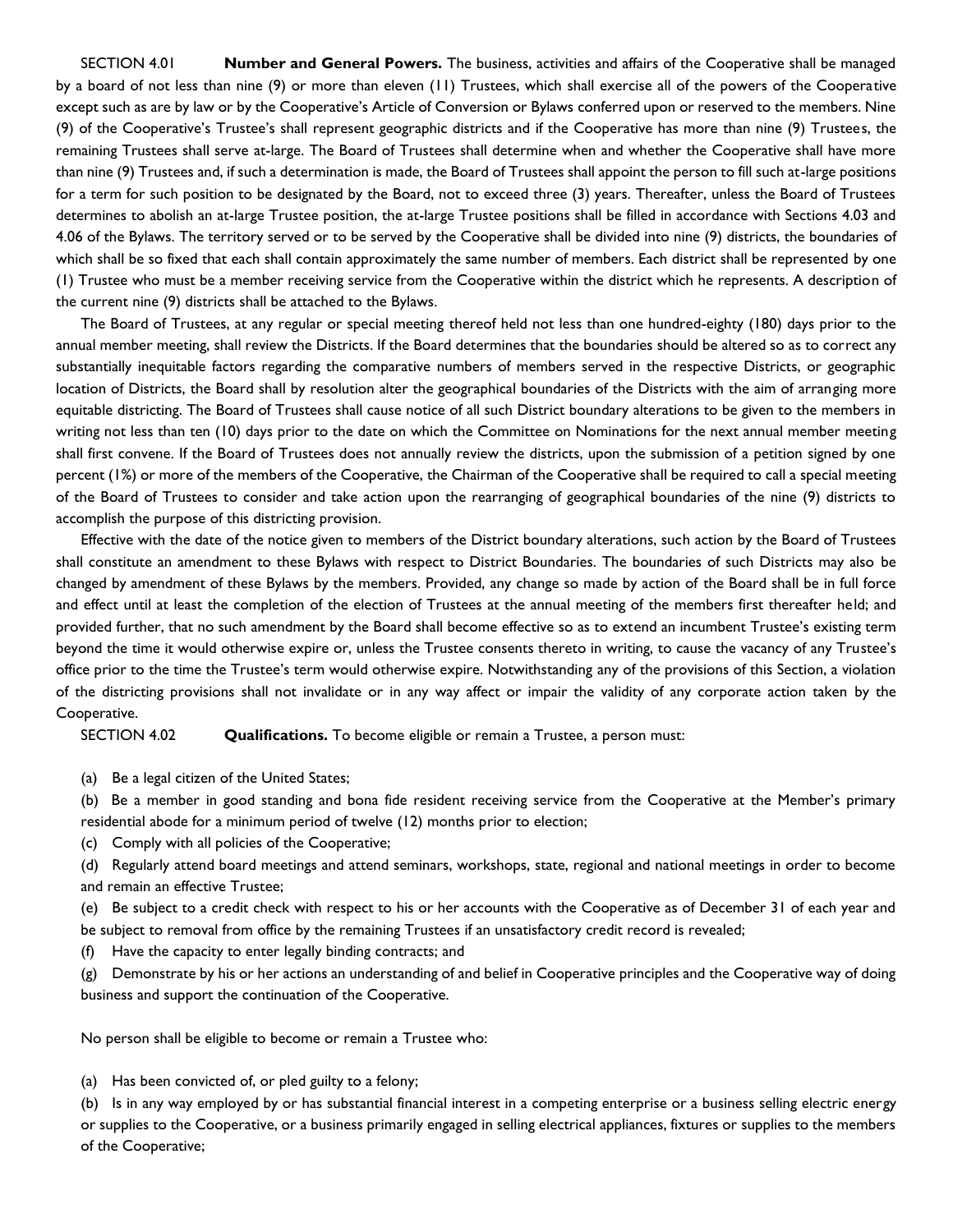(c) Is an employee, full or partial owner, director or is otherwise connected with an entity that regularly, directly and substantially competes with the Cooperative or any entity that the Cooperative controls or in which the Cooperative has a substantial interest, is employed by an electric utility, is employed by the Cooperative or has been an employee of the Cooperative within the five (5) years preceding the date of the member meeting at which an election will be held at which the Member will be considered for the position of Trustee;

- (d) Possesses any conflict of interest with the Cooperative; and
- (e) Is a close relative of an incumbent Trustee or of an employee of the Cooperative.

Notwithstanding the foregoing provision of this Section treating close relative relationships, no incumbent Trustee shall lose eligibility to remain a Trustee or to be re-elected a Trustee if, during his or her incumbency as a Trustee, he or she becomes a close relative of another incumbent Trustee or of a Cooperative employee because of a marriage or an adoption to which the Trustee was not a party. If it is discovered that a person became a Trustee at a time when the Trustee had a close relative who was an employee or an incumbent Trustee at the time of such Trustee's election, the Trustee shall no longer be eligible to hold office. If it is discovered that the Cooperative has employed a close relative of a Trustee after the date of the Trustee's election, the Trustee shall remain in office and the employment of the employee shall be terminated. Close relative is defined in Section 4.12 of the Bylaws.

Upon establishment of the fact that a nominee for Trustee lacks eligibility under this Section or as may be provided elsewhere in these Bylaws, it shall be the duty of the Board of Trustees to disqualify such Trustee. Upon the establishment of the fact that any person being considered for, or already holding, a Trusteeship in the Cooperative lacks eligibility under this section, it shall be the duty of the Board of Trustees to withhold such position from such person, or to cause such Trustee to be removed therefrom as the case may be.

The office of a Trustee shall automatically become vacant if a Trustee misses as many as three (3) regular meetings of the Board of Trustees during any twelve (12) consecutive such meetings, unless the remaining Trustees resolve that (1) there was good cause for such absences and (2) such cause shall not likely result in such absences during the ensuing twelve (12) consecutive regular Board Meetings. It shall be the duty of the Board of Trustees to remove any Trustee and declare the removed Trustee's office vacant if a Trustee fails to attend essential seminars, workshops, state, regional and national meetings without good cause shown or if the Trustee does not demonstrate by the Trustee's actions an understanding of and belief in cooperative principles and the cooperative way of doing business or if the Trustee does not continue to support the continuity of the Cooperative. No Trustee may become an employee of the Cooperative for a minimum of five (5) years after leaving the Board of Trustees. Nothing contained in this Section shall, or shall be construed to, affect in any manner whatsoever the validity of any action taken at any meeting of the Board of Trustees.

SECTION 4.03 **Election.** At each annual meeting of the members, Trustees shall be elected by ballot by the members or, if there is no contest, by voice vote of those present and mail ballots shall also be counted. Trustees shall be elected by a plurality of votes cast unless the members in advance of any balloting resolve that a majority of the votes cast shall be required to elect, and this Bylaw provision shall be drawn to the attention of members and explained to them prior to any balloting. Drawing by lot shall resolve, where necessary, any tie votes.

The Board of Trustees may establish a Credentials and Election Committee to oversee and validate elections of Trustees or other votes by Members and to perform such other duties as may be assigned to it by the Board of Trustees.

SECTION 4.04 **Tenure.** The terms of the Trustees elected from Districts 2, 5 and 9 and the present at-large Trustee expire at the annual meeting to be held in 2007. The terms of the Trustees elected from Districts 1, 4 and 6 expire at the annual meeting to be held in 2008. The term of the Trustees elected from Districts 3, 7 and 8 expire at the annual meeting to be held in 2009. The term of all Trustees elected has and shall continue to be three (3) years. Upon their election, Trustees shall, subject to the provisions of these Bylaws with respect to the removal of Trustees, serve until the annual meeting of the members of the year in which their terms expire or until their successors shall have been elected and shall have qualified. If for any reason an election of Trustees shall not be held at an annual meeting of the members duly fixed and called pursuant to these Bylaws, such election may be held at an adjournment of such meeting or at a subsequently held special or the next annual meeting of the members. Failure of an election for a given year shall allow the incumbents whose Trusteeships would have been voted on to hold over only until the next member meeting at which a quorum is present.

SECTION 4.05 **Nominations.** It shall be the duty of the Board of Trustees to appoint, not less than one hundred-twenty (120) days before the date of a meeting of the members at which Trustees are to be elected, a Committee on Nominations, consisting of not less than five (5) nor more than eleven (11) members who shall be selected from different sections of the service area of the Cooperative so as to ensure equitable representation. No member of the Board of Trustees, nor employee, agent, officer, of the Cooperative, no known candidate for Trustee, and no close relative or member of the same household thereof, may serve on such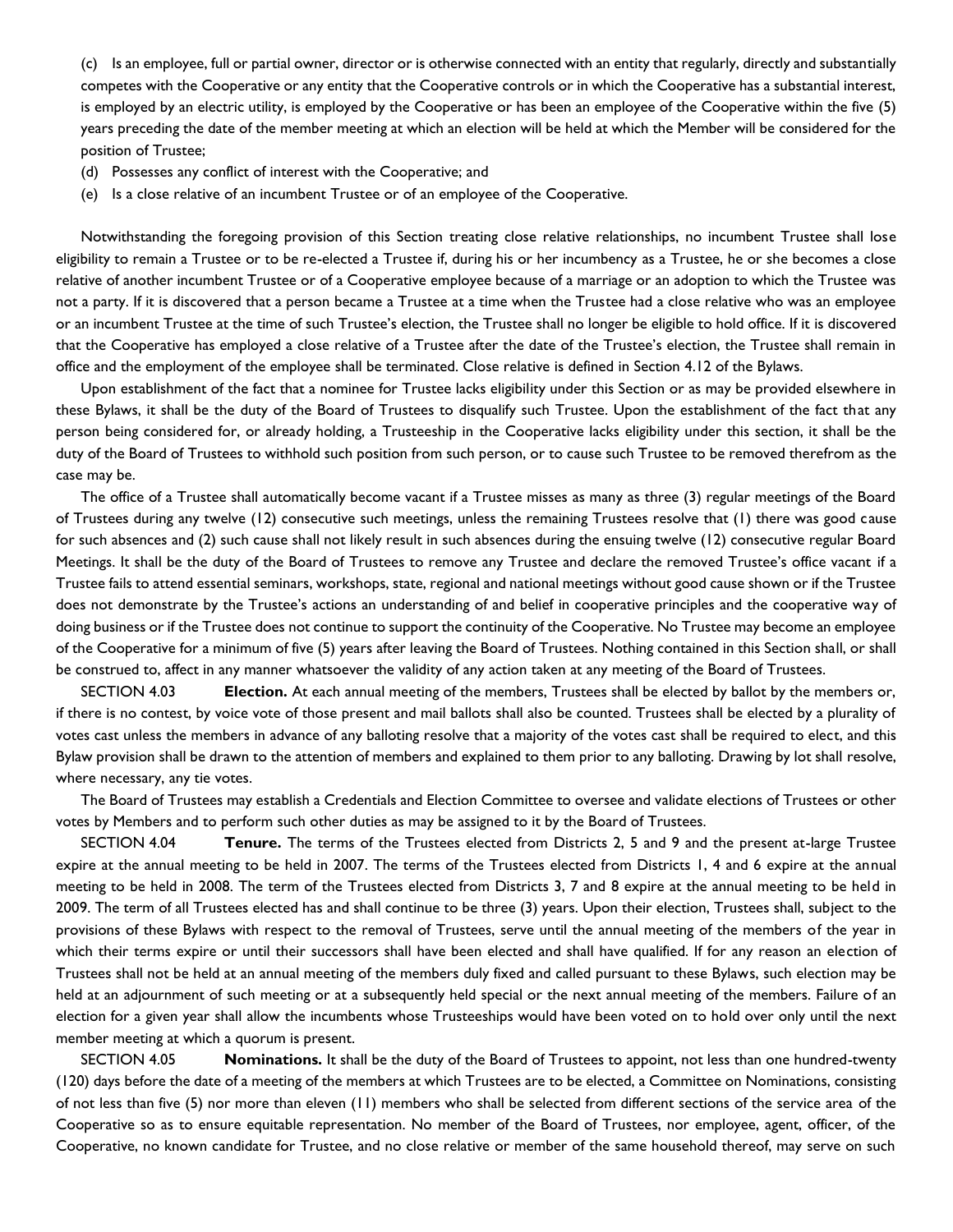Committee. The Committee, keeping in mind the principle of geographical representation, shall prepare and post at the principal office of the Cooperative at least ninety (90) days before the meeting, a list of nominations for Trustees, arranged in groups according to the Districts in which the candidates reside. Two percent (2%) or more members from any District acting together (or, with respect to an At-Large Trustee's position, 2/9<sup>ths</sup> of 1% of the members), may make other nominations for Trustee to represent their District by petition not less than eighty (80) days prior to the meeting and the Secretary shall post such nominations at the same place where the list of nominations made by the Committee is posted. Each page of the petition shall, in the forepart thereof, state the names, addresses and account numbers of the members, signed by each Member in the same name as the Member is billed by the Cooperative and shall state the Member's address as it appears on the Member's billings. The Secretary shall mail with the notice of the meeting or separately, but at least fifteen (15) days before the date of the meeting, a listing of the Trustee positions to be filled and the names and addresses of the candidates grouped by Districts, specifying separately the nominations made by the Committee on Nominations and the nominations made by petition, if any. Nominations for Trustee in any other manner, including nominations from the floor, shall not be allowed. Notwithstanding anything contained in this section, failure to comply with any of the provisions of this section shall not affect in any manner whatsoever the validity of any election of Trustees or the validity of any action taken by the Board of Trustees after the election of Trustees.

No one is entitled to a membership list of names, addresses or other information specific to a member; however, if a member wishes to communicate with other members concerning a proper purpose relating to the affairs of the Cooperative, the Cooperative will provide a mailing to the members of the information the member desires to communicate to other members but the member will be responsible for paying, in advance, the cost of postage for such mailing. Notwithstanding the previous sentence, if there are two or more duly qualified candidates for a board seat, the Cooperative will mail the information the candidate wishes to send to the members at the expense of the Cooperative but no candidate shall be entitled to more than one such mailing with respect to a given election and the information to be mailed shall conform to any Board policy governing size, format and other requirements.

SECTION 4.06 **Voting for Trustees.** In the election of Trustees, each Member who was a Member on the record date shall be entitled to vote in each election of a Trustee.

SECTION 4.07 **Removal of Trustees by Members.** Any Member may bring one or more charges with cause against any one or more Trustees, alleging acts or omissions adversely affecting the business and affairs of the Cooperative that amount to actionable negligence, malfeasance, misfeasance, nonfeasance, fraud or criminal conduct, or failure to meet or maintain the qualifications set forth in Section 4.02 hereof, and may request the removal of such Trustee(s) by reason thereof by filing with the Secretary such charge(s) in writing together with a petition, signed by not less than five percent (5%) of the total membership of the Cooperative, which calls for a special member meeting thereon and specifies the place, time and date thereof not less than ninety (90) days after the filing of such petition or which requests that the matter be acted upon at the subsequent annual members meeting if such meeting will be held no sooner than thirty (30) days after the filing of such petition.

Each page of the petition shall, in the forepart thereof, state the names, addresses and account numbers of the Members filing such charge(s), a verbatim statement of such charges and the name(s) of the Trustee(s) against whom such charge(s) is(are) being made. The petition shall be signed by each Member in the same name as the Member is billed by the Cooperative and shall state the signatory's address as the same appears on such billings. Notice of such charge(s) verbatim, and of the Trustee(s) against whom the charges have been made and of the Members filing the charge(s) shall be contained in or accompany the notice of the meeting to the members given not less than thirty (30) nor more than sixty (60) days prior to the member meeting at which the matter will be acted upon.

Such Trustee(s) shall be informed in writing of the charges as soon as they have been validly filed and at least thirty (30) days prior to the meeting of the members at which the charge(s) are to be considered, shall have an opportunity at the meeting to be heard in person, by witnesses, by counsel or any combination of such, and to present evidence in respect of the charge(s), and shall be heard last; and the persons bringing the charge(s) shall have the same opportunity, but shall be heard first. The question of the removal of such Trustee(s) shall, separately for each if more than one has been charged, be considered and voted upon at such meeting and such Trustee shall be removed upon the vote in favor of removal by not less than two-thirds (2/3) of those members constituting a quorum as defined in Section 3.04; provided, the question of the removal of a Trustee shall not be voted upon at all unless some evidence in support of the charge(s) against the Trustee shall have been presented during the meeting through oral statements, documents, or otherwise; and provided further, no Trustee shall be so removable from office for the reason that the Trustee, in good faith and believing such to be in the best interest of the Cooperative and of its present and future members, failed or declined to support, or that the Trustee opposed, (1) a proposal to sell, lease-sell or otherwise dispose of all or a substantial portion of the Cooperative's assets and properties or to dissolve the Cooperative, or (2) a motion to notify the Cooperative's members of a proposal received by the Cooperative for such a sale, lease-sale, disposition or dissolution, or (3) a motion or any other effort to call a meeting of the Cooperative's members to consider an act upon a proposal for such a sale, lease-sale, disposition or dissolution. Any vacancy created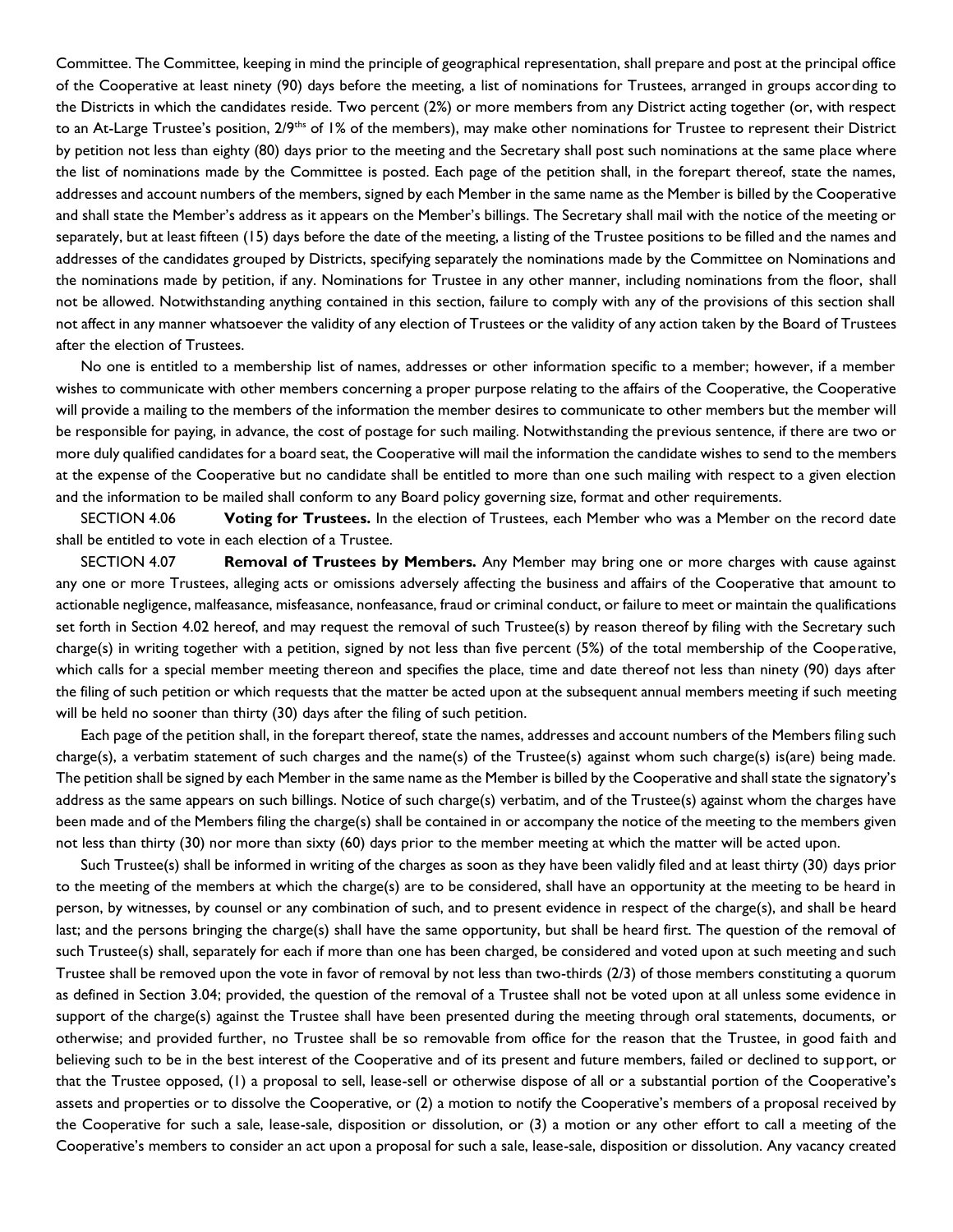by such removal may be filled by a person meeting the qualification requirements of Section 4.02 elected by vote of the members at such meeting without compliance with the foregoing provisions with respect to nominations, and nominations shall be made from the floor. A newly elected Trustee shall be from the same Trustee District as was the Trustee whose office he succeeds and shall serve out the unexpired portion of the removed Trustee's term.

SECTION 4.08 **Vacancies.** Subject to the provisions in these Bylaws with respect to the filling of vacancies caused by the removal of Trustees by the members, a vacancy occurring in the Board of Trustees shall be filled by the Board of Trustees. A Trustee thus appointed by the Board shall serve out the unexpired term of the Trustee whose office was originally vacated and/or until his successor is elected and qualified; provided, such new Trustee shall be from the same Trustee District as was the Trustee whose office was vacated.

SECTION 4.09 **Expenses; Compensation.** The Board of Trustees shall be reimbursed for expenses incurred by them in the performance of their duties. Trustees who are serving or have served the Cooperative shall only be compensated for the performance of their duties as is authorized in the statute under which the Cooperative is organized. By resolution, the Board of Trustees may establish a fixed sum and expenses of attendance, if any, to be allowed for attendance at each meeting of the Board of Trustees, meetings for training and updating Trustees sponsored by the Cooperative or organizations related to rural electric utilities or time expended otherwise performing their duties. Except in an emergency, Trustees and their close relatives shall not be employed by the Cooperative in any capacity involving compensation without prior approval by the Members or by a committee appointed by the Board of Trustees consisting of one (1) Member from each District and who shall not be a Trustee, a close relative of a Trustee or an employee of the Cooperative. A Trustee or a close relative of a Trustee may receive compensation for serving the Cooperative in an emergency only if the service by the Trustee or close relative shall have been certified by resolution of the Board as an emergency measure.

SECTION 4.10 **Policies, Rules, Regulations, Rate Schedules and Contracts.** The Board of Trustees shall have power to make, adopt, amend, abolish and promulgate such policies, rules, regulations, rate classifications, rate schedules, contracts, security deposits and any other type of deposits, payments or charges, including contributions in aid of construction, or other policies relating to the provision of electricity to members, not inconsistent with law or the Articles of Conversion or these Bylaws, as it may deem advisable for the management, administration and regulation of the business and affairs of the Cooperative. Any Board adopted policies, rules, regulations or other requirements contemplated by the preceding sentence, as they may be altered or amended from time to time, shall be binding on the members as though they were a part of these Bylaws and as though they had been set out in the membership application signed by the Member.

SECTION 4.11 **Accounting System and Reports.** The Board of Trustees shall cause to be established and maintained a complete accounting system of the Cooperative's financial operations and condition, subject to and not inconsistent with applicable laws and rules and regulations of any regulatory body. The Board shall also, after the close of each fiscal year, cause to be made a full, complete and independent audit of the accounts, books and records reflecting the financial operations during, and financial condition of the Cooperative as of the end of, such fiscal year. A summary of such audit reports shall be submitted to the members at or prior to the following annual member meeting. The Board of Trustees may authorize special audits, complete or partial, at any time and for any specific period of time.

SECTION 4.12 **"Close Relative" Defined.** As used in these Bylaws, "close relative" means a person who, by blood or in law, including step, half, foster and adoptive kin, is either a spouse, child, grandchild, parent, grandparent, brother, sister, aunt, uncle, nephew or niece of the person specified.

# **ARTICLE V - MEETINGS OF THE BOARD OF TRUSTEES**

SECTION 5.01 **Regular Meetings.** A regular meeting of the Board of Trustees shall be held, without notice, immediately after the adjournment of the annual meeting of the members, or as soon thereafter as conveniently may be, at such site as designated by the Board in advance of the annual member meeting. A regular meeting of the Board of Trustees shall also be held monthly on such day and at such time and place in Alabama as the Board of Trustees shall provide by resolution. Such regular monthly meeting may be held without notice other than such resolution fixing the day, time and place thereof, except when business to be transacted thereat shall require special notice; provided, if a policy therefor is established by the Board, the Chairman may change the day, time or place of a regular monthly meeting for a good cause. If a regular meeting date is changed by Board action, any Trustee not attending the Board meeting at which the regular Board meeting date, time or location is changed is entitled to receive notice of the regular Board meeting change at least five (5) days before the next regular Board meeting. All Trustees are entitled to receive notice of a Chairman's change in a regular Board meeting date, time or location at least five (5) days before the change to the regular Board meeting.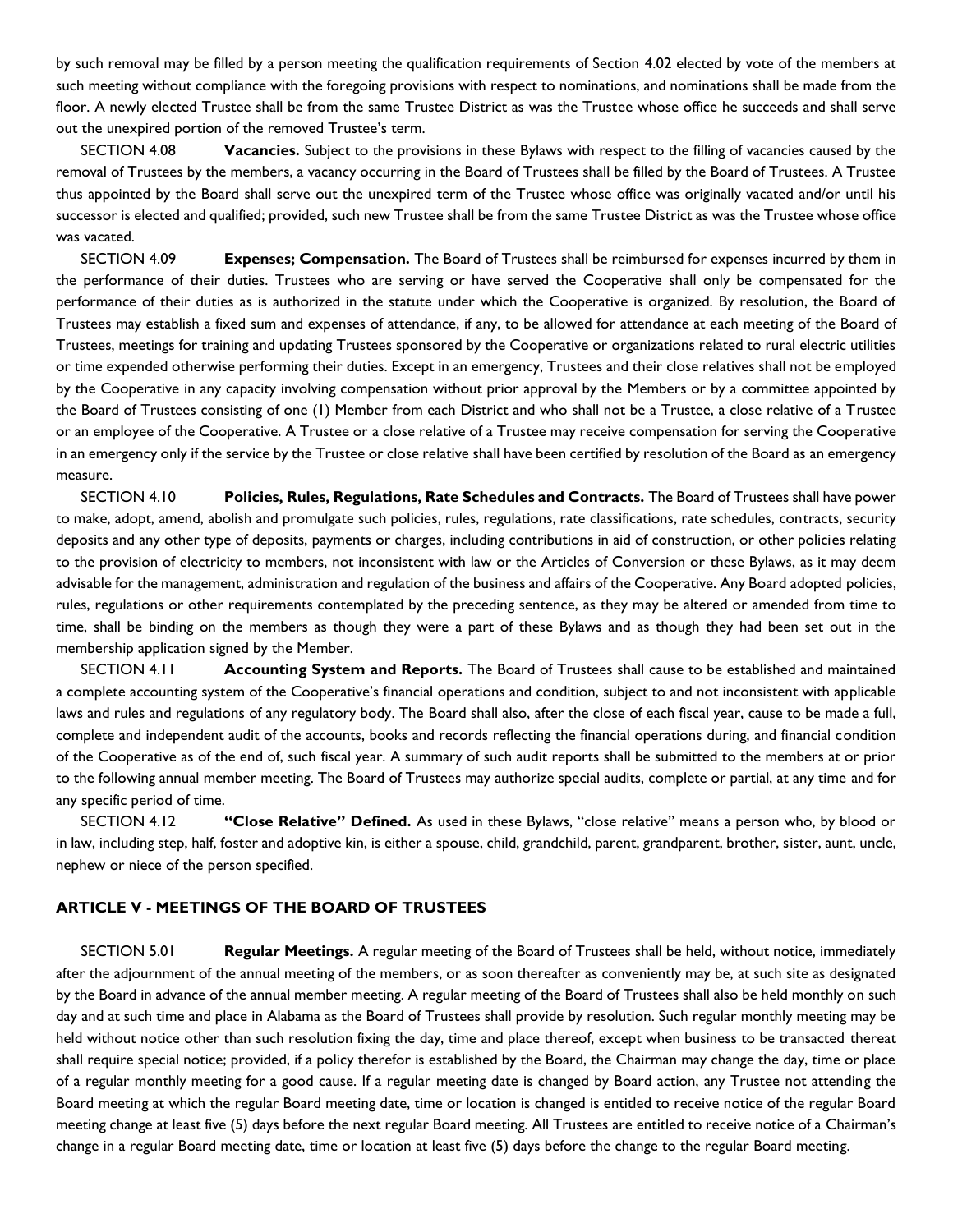SECTION 5.02 **Special Meetings.** A special meeting of the Board of Trustees may be called by the Board of Trustees, by the Chairman or by any three (3) Trustees, and it shall thereupon be the duty of the Secretary to cause notice of such meeting to be given as hereinafter provided in Section 5.03. The Board, the Chairman, or the Trustees calling the meeting shall fix the date, time and place for the meeting, which shall be held within any of the counties served by the Cooperative, unless all Trustees consent to its being held in some other place. Special meetings, upon proper notice as otherwise provided in Section 5.03, may be held by any available electronic means deemed appropriate by the Trustees, without regard to the actual location of the Trustees at the time of such meeting, if all the Trustees consent thereto provided, however, that the Secretary shall reduce the actions taken by the Trustees at the electronic meeting to writing and send them to all the Trustees present at the electronic meeting and the failure of any Trustee to object to the accuracy of such minutes in writing within five (5) days from the date such minutes are mailed shall confirm the accuracy of such minutes.

SECTION 5.03 **Notice of Trustees Meetings.** Written or electronic notice of the date, time, place (or format) and of the purpose or purposes of any special meeting of the Board and, when the business to be transacted thereat shall require such, of any regular meeting of the Board shall be delivered to each Trustee not less than five (5) days prior thereto, either personally or by mail, or by electronic means, by or at the direction of the Secretary or, upon a default in this duty by the Secretary, by those calling it in the case of a special meeting or by any Trustee in the case of a meeting whose date, time and place have already been fixed by Board resolution. If mailed, such notice shall be deemed to be delivered when deposited in the United States mail, addressed to the Trustee at his address as it appears on the records of the Cooperative, with first class postage thereon prepaid and postmarked at least five (5) days prior to the meeting date. The attendance of a Trustee at any meeting of the Board shall constitute a waiver of notice of such meeting unless such attendance shall be for the express purpose of objecting in writing to the transaction of any business, or of one or more items of business, on the ground that the meeting shall not have been lawfully called or convened.

SECTION 5.04 **Quorum.** The presence in person or by electronic means of a majority of the Trustees in office shall be required for the transaction of business and the affirmative votes of a majority of the Trustees present shall be required for any action to be taken; provided, a Trustee who by law or these Bylaws is disqualified from voting on a particular matter shall not, with respect to consideration of and action upon the matter, be counted in determining the number of Trustees in office or present; and provided further, if less than a quorum be present at a meeting, a majority of the Trustees present may adjourn the meeting from time to time, but shall cause all Trustees to be duly and timely notified of the date, time and place of such adjourned meeting.

SECTION 5.05 **Board Action by Written Consent.** Without a Board meeting, the Board may take any action required or permitted to be taken at a Board meeting if the action is taken by all Trustees and evidenced by one (1) or more written consents (a) describing the action taken, (b) signed by each Trustee, and (c) included with the Cooperative's Board meeting minutes. Unless the written consent specifies a different effective date, action taken by written consent is effective when the last Trustee approves the written consent. A written consent has the effect of, and may be described as, a Board meeting vote. Trustees may indicate approval by electronic means and such approval will be treated as a written approval.

SECTION 5.06 **Electronic Communication Participation.** When such electronic communication participation by a trustee is otherwise authorized by a policy or resolution adopted by the Board, the members of the Board may participate in meetings of the Board of Trustees by means of conference telephone or other means of electronic communication by which all trustees participating in the meeting can hear each other during the meeting, and participation in a meeting in accordance herewith shall be deemed to constitute presence in person at such meeting for these Bylaws and all other purposes.

## **ARTICLE VI - OFFICERS; MISCELLANEOUS**

SECTION 6.01 **Number and Title.** The officers of the Cooperative shall be a Chairman, Vice Chairman, Secretary, Treasurer and President, and such other officers as may from time to time be determined by the Board of Trustees. The offices of Secretary and Treasurer may be held by the same person.

SECTION 6.02 **Election and Term of Office.** The officers named in Section 6.01, other than the President, shall be elected annually by and from the Board of Trustees at the first meeting of the Board held after the annual meeting of the members. If the election of such officers shall not be held at such meeting, it shall be held as soon thereafter as conveniently may be. Each such officer shall hold office until the meeting of the Board first held after the next succeeding annual meeting of the members or until the officer's successor shall have been duly elected and shall have qualified, subject to the provisions of the Bylaws with respect to the removal of Trustees and to the removal of officers by the Board of Trustees. Any other officers may be elected by the Board from among such persons and with such title, tenure, responsibilities and authorities as the Board of Trustees may from time to time deem advisable.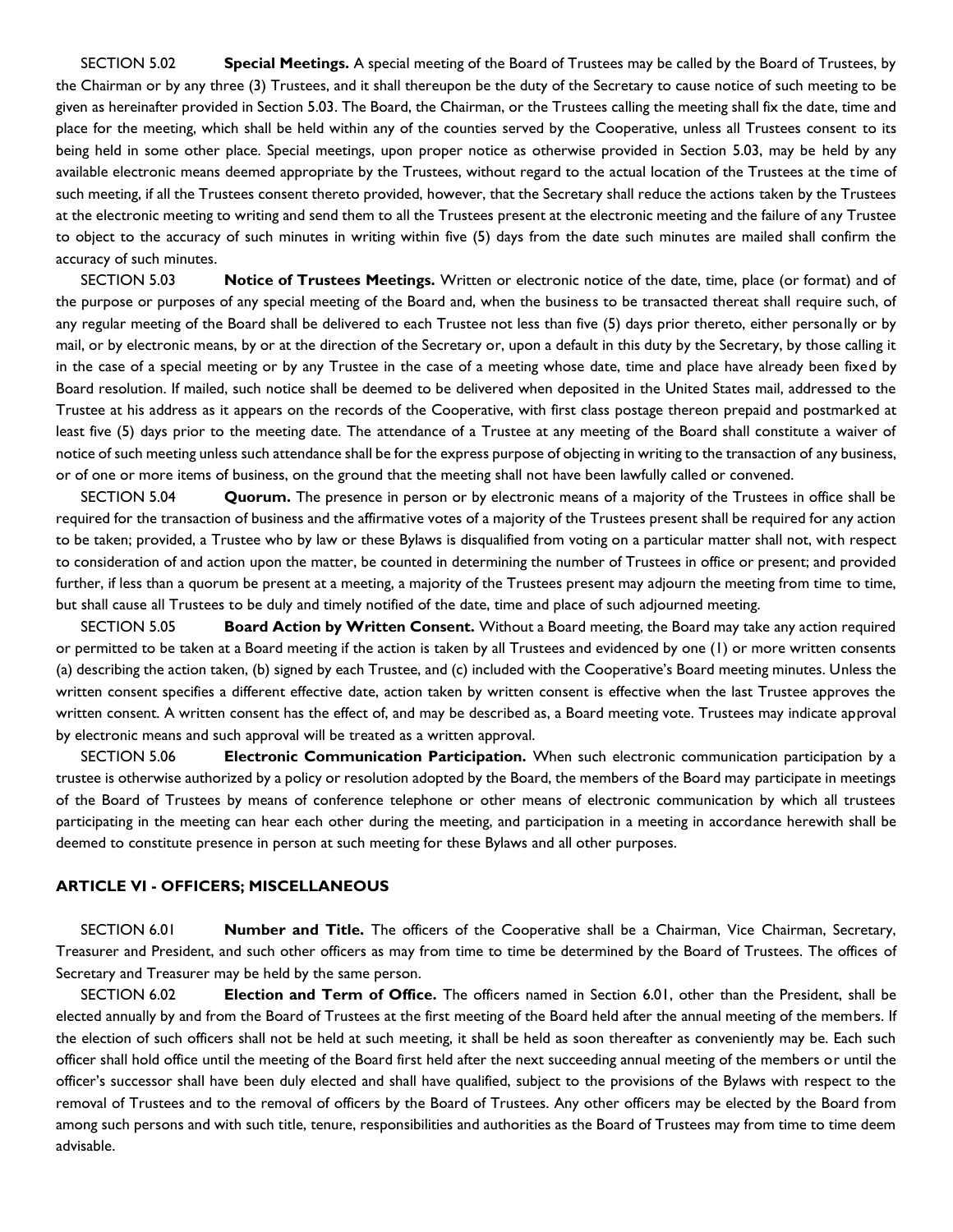SECTION 6.03 **Removal.** Any officer, agent or employee elected or appointed by the Board of Trustees may be removed by the Board of Trustees whenever in its judgment the best interests of the Cooperative will thereby be served, subject to the provisions of any employment contract.

# SECTION 6.04 **Chairman.** The Chairman shall:

(a) be the principal executive officer of the Board of Trustees and shall preside at all meetings of the Board of Trustees, and, unless determined otherwise by the Board of Trustees, at all meetings of the members;

(b) may sign any deeds, mortgages, deeds of trust, notes, bonds, contracts or other instruments authorized by the Board of Trustees to be executed, except in cases in which the signing and execution thereof shall be expressly delegated by the Board of Trustees or by these Bylaws to some other officer or agent of the Cooperative, or shall be required by law to be otherwise signed or executed; and

(c) in general, perform all duties incident to the office of Chairman and such other duties as may be prescribed by the Board of Trustees from time to time.

SECTION 6.05 **Vice Chairman.** The Vice Chairman shall perform such other duties as from time to time may be assigned to the Vice Chairman by the Chairman or the Board of Trustees. In the absence of the Chairman, or in the event of the Chairman's inability or refusal to act, the Vice Chairman shall perform the duties of the Chairman, and, when so acting, shall have all the powers of and be subject to all the restrictions upon the Chairman.

# SECTION 6.06 **Secretary.** The Secretary shall:

(a) keep, or cause to be kept, the minutes of meetings of the members and of the Board of Trustees in one or more books provided for that purpose;

(b) see that all notices are duly given in accordance with these Bylaws or as required by law;

(c) may affix the Cooperative's seal to all documents, the execution of which, on behalf of the Cooperative under its seal, is duly authorized in accordance with the provisions of these Bylaws or is required by law;

(d) keep, or cause to be kept, a register of the name and post office address of each Member, which address shall be furnished to the Cooperative by such Member;

(e) in general, perform all duties incident to the office of the Secretary and such other duties as from time to time may be assigned to him or her by the Board of Trustees;

(f) notwithstanding Section 6.02 hereof, the Board of Trustees may elect one or more assistant secretaries who may perform the duties of the Secretary.

SECTION 6.07 **Treasurer.** The Treasurer shall in general perform all duties incident to the office of Treasurer and such other duties as from time to time may be assigned to the Treasurer by the Board of Trustees.

SECTION 6.08 **Delegation of Secretary's and Treasurer's Responsibilities.** Notwithstanding the duties, responsibilities and authorities of the Secretary and of the Treasurer hereinabove provided in Sections 6.06 and 6.07, the Board of Trustees by resolution may, except as otherwise limited by law, delegate, wholly or in part, the responsibility and authority for, and the regular or routine administration of, one or more of each such officer's duties to one or more agents, other officers or employees of the Cooperative who are not Trustees. To the extent that the Board does so delegate with respect to any such officer, that officer as such shall be released from such duties, responsibilities and authorities.

SECTION 6.09 **President.** The Board of Trustees may appoint a President, who may be, but who shall not be required to be, a member of the Cooperative and who shall also be the Cooperative's Chief Executive Officer and General Manager. Such officer shall perform such duties as the Board of Trustees may from time to time require and shall have such authority as the Board of Trustees may from time to time vest in the President.

SECTION 6.10 **Bonds.** The Board of Trustees shall require the Treasurer and any other officer, agent or employee of the Cooperative charged with responsibility for the custody of any of its funds or property to give bond in such sum and with such surety as the Board of Trustees shall determine. The Board of Trustees in its discretion may also require any other officer, agent or employee of the Cooperative to give bond in such amount and with such surety as it shall determine. The costs of all such bonds shall be borne by the Cooperative.

SECTION 6.11 **Compensation; Indemnification.** The powers, duties and compensation of officers, agents and employees shall be fixed by or a plan therefor approved by the Board of Trustees; provided the Board may delegate the authority to the President to fix the powers, duties and compensation of all employees other than the President. The Cooperative shall fully indemnify - and may purchase insurance to ensure such indemnification - all present and former Cooperative Trustees, officers, including the President, and employees against liability and costs of defending against liability, including reasonable attorney's fees, to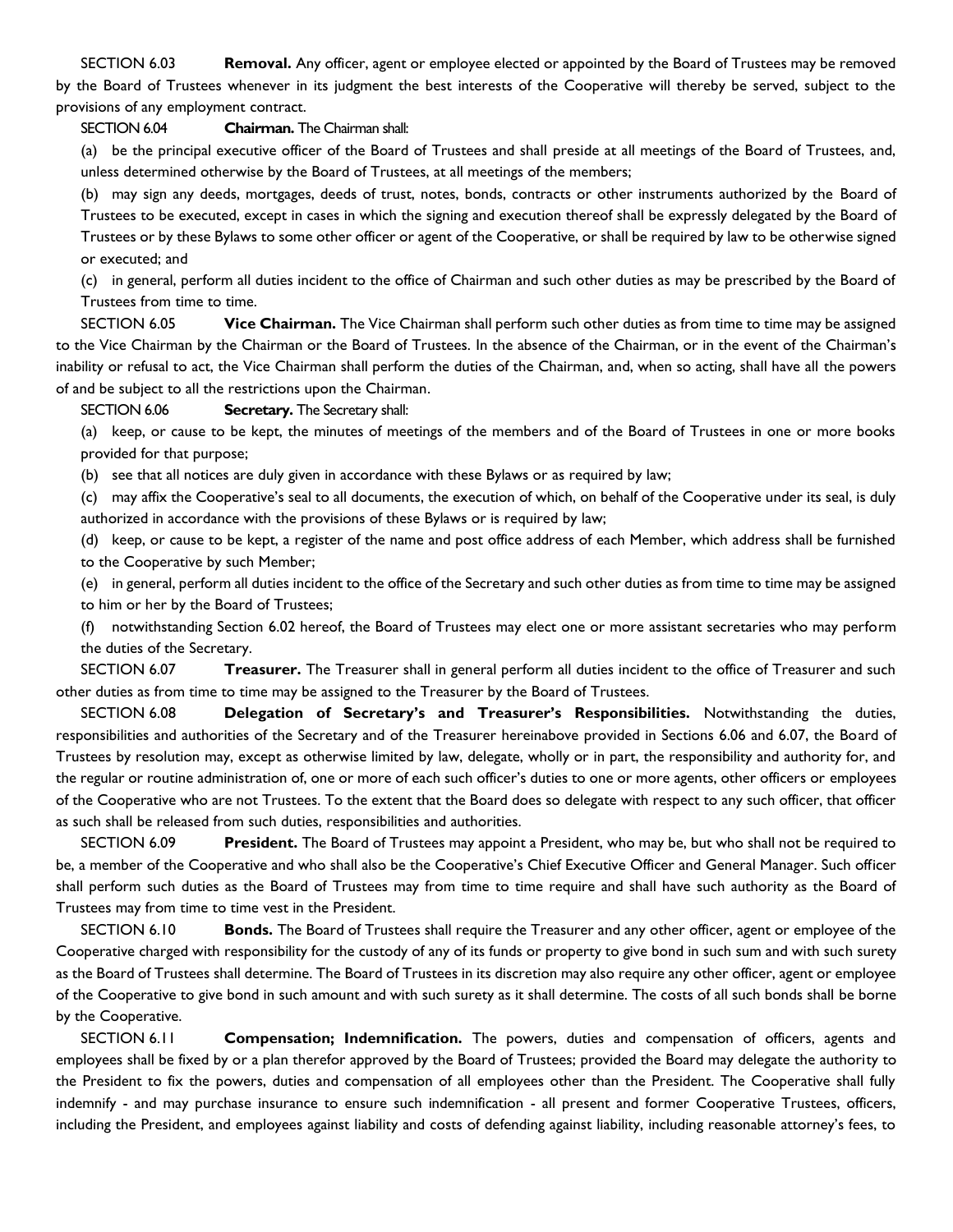the fullest extent permissible by law, including, without limitation, Section 37-6-3(16) of the Code of Alabama of 1975, as amended, or any other provision of law similar thereto, as the same may from time to time be amended, repealed or supplemented.

SECTION 6.12 **Reports.** The officers of the Cooperative shall submit at each annual meeting of the members reports covering the business of the Cooperative for the previous fiscal year and showing the condition of the Cooperative at the close of such fiscal year.

#### **ARTICLE VII - FINANCIAL TRANSACTIONS**

SECTION 7.01 **Contracts.** Except as otherwise provided by law or these Bylaws, the Board of Trustees may authorize any Cooperative officer, agent or employee to enter into any contract or execute and deliver any instrument in the name of and on behalf of the Cooperative, and such authority may be general or confined to specific instances.

SECTION 7.02 **Checks, Drafts, etc.** All checks, drafts or other orders for the payment of money, and all notes, bonds or other evidences of indebtedness, issued in the name of the Cooperative, shall be signed or countersigned by such officer, agent or employee of the Cooperative and in such manner as shall from time to time be determined by resolution of the Board of Trustees.

SECTION 7.03 **Deposits; Investments.** All funds except petty cash of the Cooperative shall be deposited or invested from time to time to the credit of the Cooperative in such bank or banks or in such financial securities or institutions as the Board of Trustees may select.

SECTION 7.04 **Fiscal Year.** The Cooperative's fiscal year shall begin on the first day of the month of May of each year and end on the last day of the month of April of the following year. The Board of Trustees may change the fiscal year as they deem appropriate.

SECTION 7.05 **Change in Rates.** If required, written notice shall be given to the Administrator of the Rural Utility Service of the United States of America not less than ninety (90) days prior to the date upon which a proposed change in the rates charged by the Cooperative for electric energy become effective.

#### **ARTICLE VIII – NOT-FOR-PROFIT OPERATION**

SECTION 8.01 **Interest or Dividends on Capital Prohibited.** The Cooperative shall at all times be operated on a cooperative not-for-profit basis for the mutual benefit of its patrons. No interest or dividends shall be paid or payable by the Cooperative on any capital furnished by its patrons. Members shall have no individual or separate interest in the property or assets of the Cooperative except as provided herein.

SECTION 8.02 **Patronage Capital in Connection with Furnishing Electric Energy.** In the furnishing of electric energy, the Cooperative's operations shall be so conducted that all patrons, members and non-members alike, will through their patronage, furnish capital for the Cooperative. In order to induce patronage and to assure that the Cooperative will operate on a notfor-profit basis, the Cooperative is obligated to account on a patronage basis to all its patrons, members and non-members alike, for all amounts received and receivable from the furnishing of electric energy in excess of operating costs and expenses properly chargeable against the furnishing of electric energy. All such amounts in excess of operating costs and expenses at the moment of receipt by the Cooperative are received with the understanding that they are furnished by the patrons, members and non-members alike, as capital. The Cooperative is obligated to pay by allocation of credits to a capital account for each patron all such amounts in excess of operating costs and expenses. The books and records of the Cooperative shall be set up and kept in such a manner that at the end of each fiscal year the amount of capital, if any, so furnished by each patron is clearly reflected and credited in an appropriate record to the patron's capital account, and the Cooperative shall within a reasonable time after the close of the fiscal year notify each patron of the amount of capital so credited to the patron's account, provided that individual notices of such amounts furnished by each patron shall not be required if the Cooperative notifies all patrons of the aggregate amount of such excess and provides a clear explanation of how such patron may compute and determine the specific amount of capital so credited to the patron and upon the request of a patron, the Cooperative shall notify the patron of the amount of capital so credited to the patron's account. All such amounts credited to the capital account of any patron shall have the same status as though they had been paid to the patron in cash in pursuance of a legal obligation to do so and the patron had then furnished the Cooperative corresponding amounts for capital.

All other amounts received by the Cooperative from its operations in excess of costs and expenses shall, insofar as permitted by law, be (a) used to offset any losses incurred during the current or any prior fiscal year and (b) to the extent not needed for that purpose, allocated to its patrons on a patronage basis. Any amount so allocated shall be included as a part of the capital credited to the accounts of patrons, as herein provided.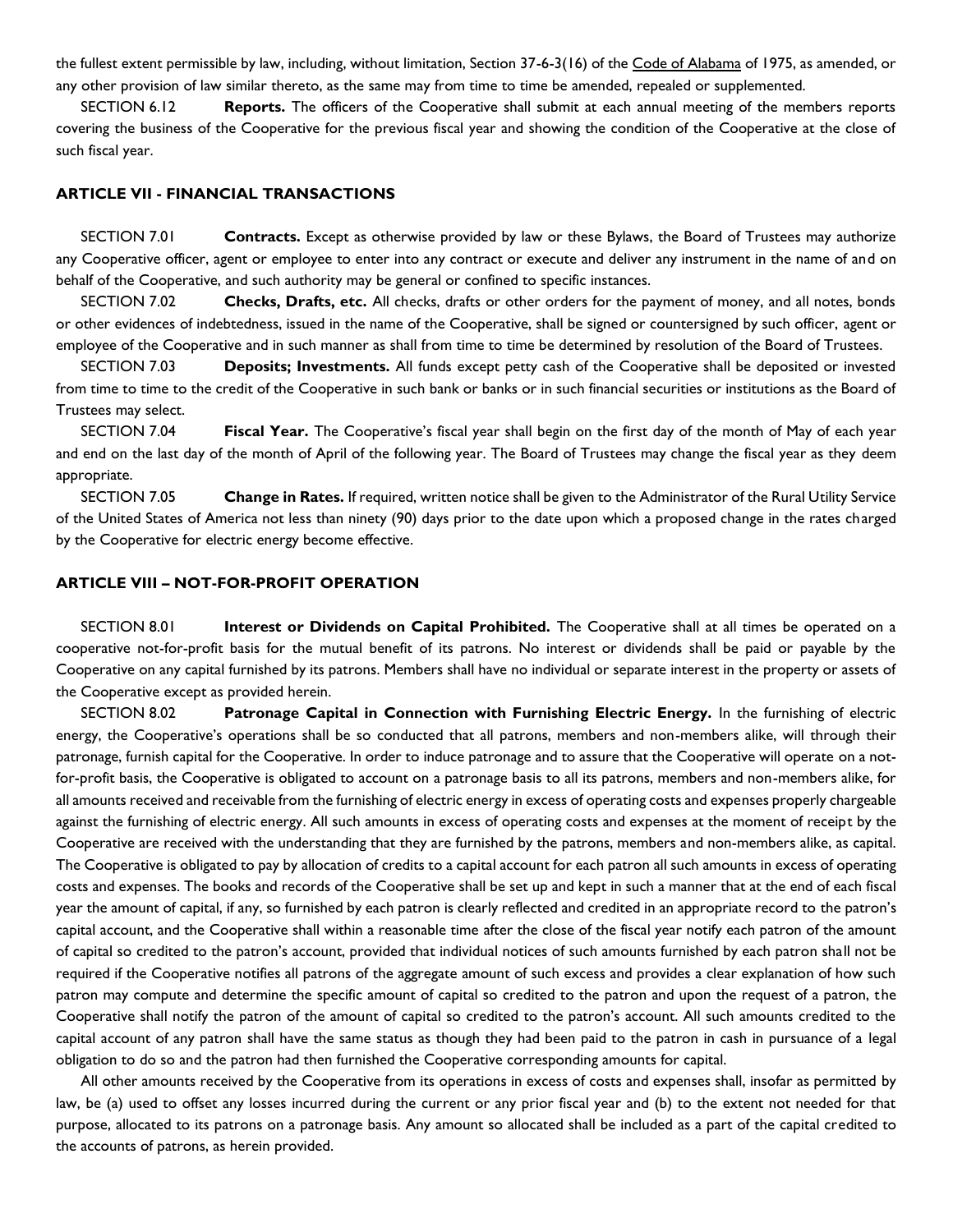The Board of Trustees shall determine the timing method, basis, priority and order of making retirements of capital credits, from time to time, for all amounts heretofore and hereafter furnished as capital; provided, the Board of Trustees shall have the power to adopt rules providing for the separate retirement of that portion ("power supply or other service or supply portion") of capital credited to the accounts of patrons which corresponds to capital credited to the account of the Cooperative by an organization furnishing power supply or any other service or supply to the Cooperative. Such rules shall (a) provide for separate identification on the Cooperative's books of such portion of capital credited to the Cooperative patrons and (b) provide for appropriate notifications to patrons with respect to such portions of capital credit to their accounts. Before retiring and refunding any capital, the Cooperative may deduct from the capital any amounts owed to the Cooperative by the patron, together with interest thereon at the Alabama legal rate on judgments in effect when such amount became overdue, compounded annually and late payment fees established by the Cooperative's policies or by the Board. In the event of dissolution or liquidation of the Cooperative, after all outstanding indebtedness of the Cooperative shall have been paid, outstanding capital credits shall be retired without priority on a pro rata basis before any payments are made on account of property rights of members.

Capital credited to the account of each patron shall be assignable only on the books of the Cooperative pursuant to written instructions from the assignor and only to successors in interest or successors in occupancy in all or part of such patron's premises served by the Cooperative, unless the Board of Trustees, acting under policies of general application, shall determine otherwise.

Notwithstanding, any other provisions of these Bylaws, the Board of Trustees, at its discretion, shall have the power at any time upon the death of any patron who was a natural person, if the legal representatives of his estate shall request in writing that the capital credited to such patron be retired prior to the time such capital would otherwise be retired under the provisions of the Bylaws, to retire such capital immediately upon such terms and conditions as the Board of Trustees, acting under policies of general application, and the legal representatives of such patron's estate shall agree upon; provided, however, that the financial condition of the Cooperative will not be impaired thereby.

The patrons of the Cooperative, by dealing with the Cooperative, acknowledge that the terms and provisions of the Articles of Conversion and Bylaws shall constitute and be a contract between the Cooperative and each patron, and both the Cooperative and the patrons are bound by such contract, as fully as though each patron had individually signed a separate instrument containing such terms and provisions.

SECTION 8.03 **Patronage Refunds in Connection with Furnishing Other Services.** In the event the Cooperative shall engage in the business of furnishing goods and services other than electric energy, all amounts received and receivable therefrom which are in excess of costs and expenses properly chargeable thereto shall, insofar as permitted by law, be prorated annually on a patronage basis and returned to those patrons from whom such amounts were obtained at such time and in such order of priority as the Board of Trustees shall determine.

### **ARTICLE IX - WAIVER OF NOTICE**

Any Trustee or Member may waive, in writing, any notice of meetings required to be given by these Bylaws or otherwise required, either before or after such notice is required. The attendance of a Trustee or Member at any meeting shall constitute a waiver of notice of such meeting, except in the case when the person shall attend the meeting for the express purpose of objecting to the transaction of any business, or one or more items of business, on the ground that the meeting has not been lawfully called or convened. Any Trustee or Member attending any meeting for the purpose of making such objection shall in writing notify the Secretary of such purpose prior to or at the beginning of the meeting at which his or her objection is made.

# **ARTICLE X - DISPOSITION AND PLEDGING OF PROPERTY; DISTRIBUTION OF SURPLUS ASSETS ON DISSOLUTION**

#### SECTION 10.01 **Disposition and Pledging of Property.**

(a) Consistently with Ala. Code Section 37-6-21 and subsection (b) hereof, the Cooperative may authorize the sale, lease, leasesale, exchange, conveyance, transfer or other disposition of all or a substantial portion of its properties and assets; and may mortgage, pledge or otherwise encumber all or any portion of its properties and assets and the revenues therefrom to secure indebtedness; and the Board of Trustees, without further authorization of the Cooperative's members, shall have full power and authority (1) to borrow monies from any source and in such amounts as the Board may from time to time determine and (2) to mortgage or otherwise pledge or encumber any or all of the Cooperative's properties and assets as security